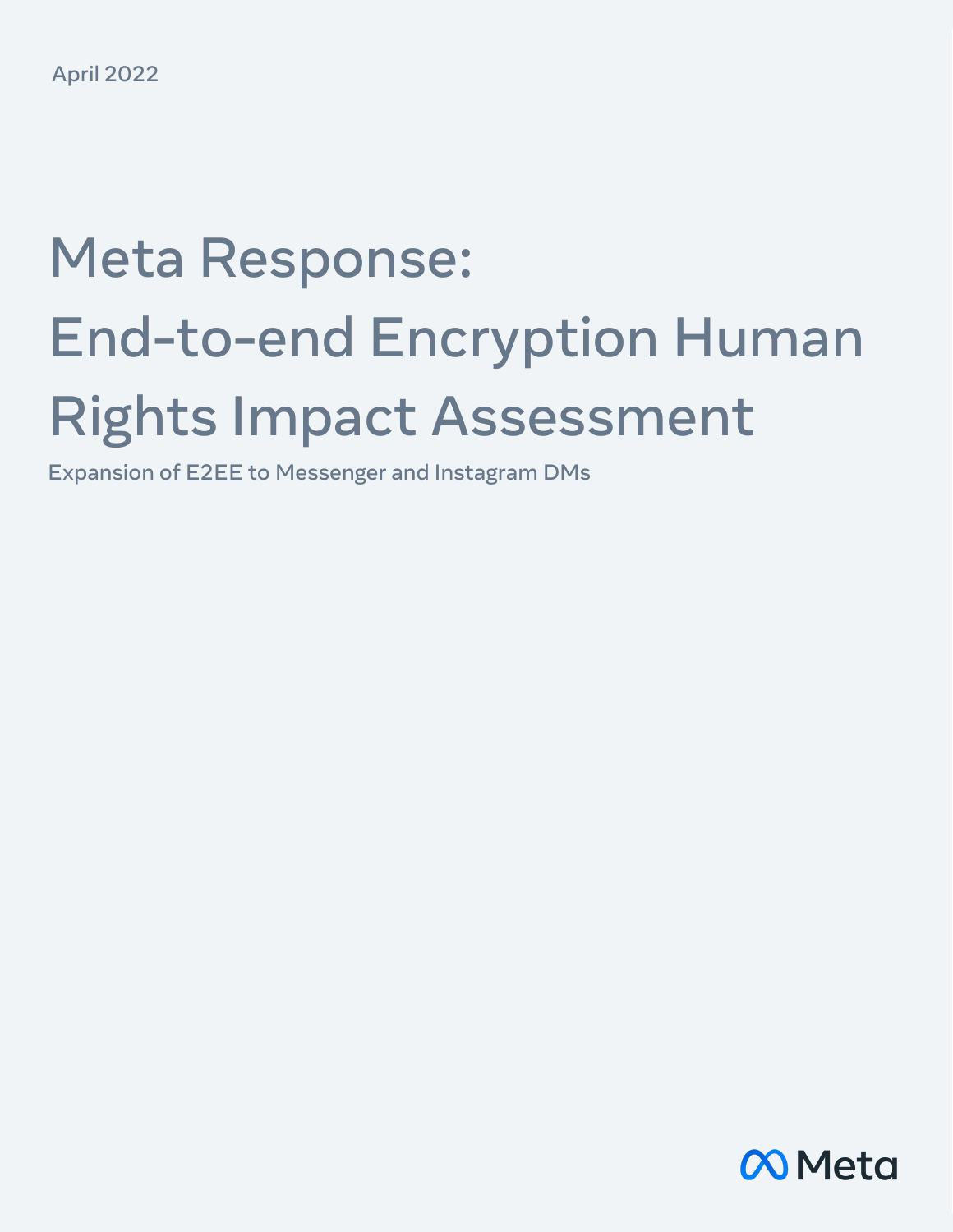# Table of Contents

| <b>Overview</b>                   | 3  |
|-----------------------------------|----|
| About this HRIA                   | 4  |
| Why Have an HRIA Response?        | 5  |
| Acknowledgements                  | 5  |
| <b>Findings</b>                   | 6  |
| <b>HRIA Recommendations</b>       | 8  |
| Overview                          | 8  |
| Meta Responses to Recommendations | 9  |
| Product                           | 9  |
| Process                           | 13 |
| <b>Product Policy</b>             | 16 |
| <b>Public Policy</b>              | 21 |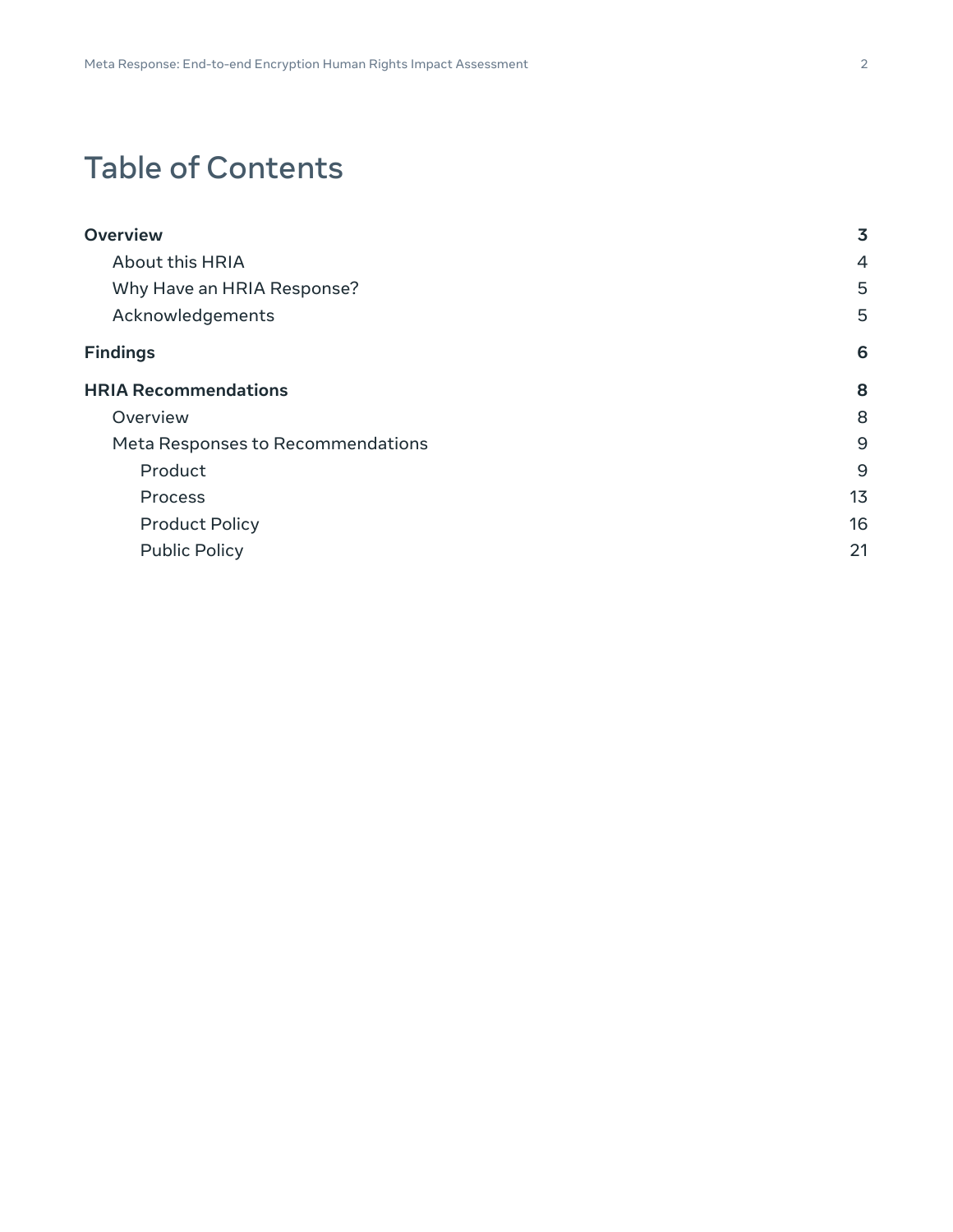# <span id="page-2-0"></span>**Overview**

Billions of people around the world use messaging apps every day to keep in touch with friends and family, conduct business, send payments, access government services, and share some of their most sensitive information.

End-to-end encryption (E2EE) provides strong privacy and security guarantees to people who use these services: it ensures that only the sender and the intended recipient or recipients of a communication, and no one in between, can access, infer, or tamper with its content. This makes it impossible for even the service provider to obtain or disclose the content of someone's communications.

Such safe, secure E2EE messaging has been widely deployed in recent years. Notably, popular messaging services like iMessage, LINE, Signal, Viber, and WhatsApp all use varying forms of E2EE to secure people's communications by default.

In March 2019, Meta (then Facebook) [announced](https://www.facebook.com/notes/2420600258234172/) plans to deploy E2EE by default across its Messenger and Instagram DM messaging services, building on its existing implementation of E2EE in WhatsApp since 2016. This effort would require a complete re-architecting of Messenger and Instagram DM services over a number of years; as of publication in April 2022, Meta plans to complete this transition sometime in 2023.

The potential benefits and positive human rights impacts of E2EE messaging have been widely acknowledged, especially with regard to privacy, freedom of expression, protection against increasingly sophisticated cybercrime threats, physical safety, and freedom from state-sponsored surveillance and espionage in an age of rising digital authoritarianism.

Stakeholders have also raised important concerns about risks and adverse impacts of E2EE messaging—notably including the impacts on child safety, ability to proactively moderate harmful content, and ability to provide law enforcement authorities with access to message content for legitimate investigations.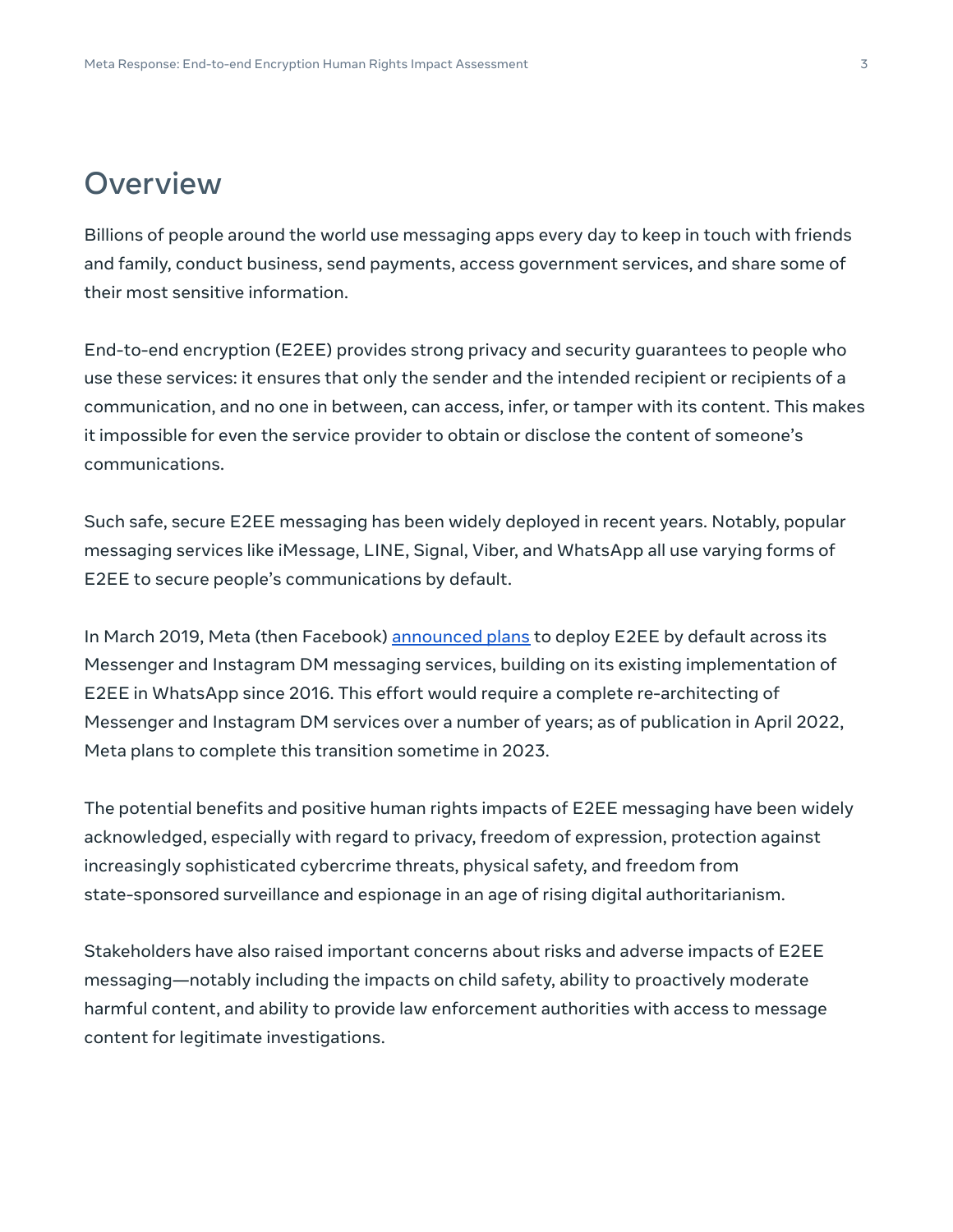Yet, the impacts of E2EE go far beyond such a simplistic "privacy versus security" or "privacy versus safety" framing. E2EE messaging has far-reaching and nuanced implications for the full range of human rights. This human rights impact assessment (HRIA) is intended to provide a comprehensive overview of these impacts in the context of Meta's plans to expand E2EE across Messenger and Instagram DMs, while our response discusses how Meta aims to address these impacts and related recommendations.

### <span id="page-3-0"></span>**About this HRIA**

Alongside our March 2019 announcement, we made a promise to carry out our expansion of E2EE thoughtfully, with an eye to both providing strong privacy and security guarantees and safety.

Thus, in line with our corporate commitments to human rights due diligence, we commissioned this independent HRIA of risks and opportunities stemming from our plans to expand E2EE across Messenger and Instagram DMs.

The HRIA was independently led and written by Business for Social [Responsibility](http://www.bsr.org/en/) (BSR), a non-profit human rights and sustainability consulting firm.

It's important to note that, although many of its findings may be broadly applicable to all E2EE messaging products, this HRIA does not examine E2EE messaging generally or Meta's existing products and features employing E2EE (such as [WhatsApp](https://www.whatsapp.com/) and [Messenger](https://www.facebook.com/help/messenger-app/1084673321594605) Secret [Conversations](https://www.facebook.com/help/messenger-app/1084673321594605)), although many of its findings may be broadly applicable. It's also not an HRIA of Meta's plans to enable cross-app communication among its messaging services (though the HRIA makes passing reference to these nascent plans in some of its findings).

Using methodology aligned with the UN Guiding Principles on Business and Human Rights (UNGPs), BSR performed the core work of its assessment between late 2019 and late 2021, and finalized the HRIA in early 2022. The HRIA considers the impacts of Meta's E2EE expansion—both positive and negative—on a wide range of salient rights.

BSR spoke with dozens of stakeholders, including independent academics and civil society organizations with insights into the interests of rightsholders, as well as to technical experts and organizations specializing in privacy, freedom of expression, human rights defenders, addressing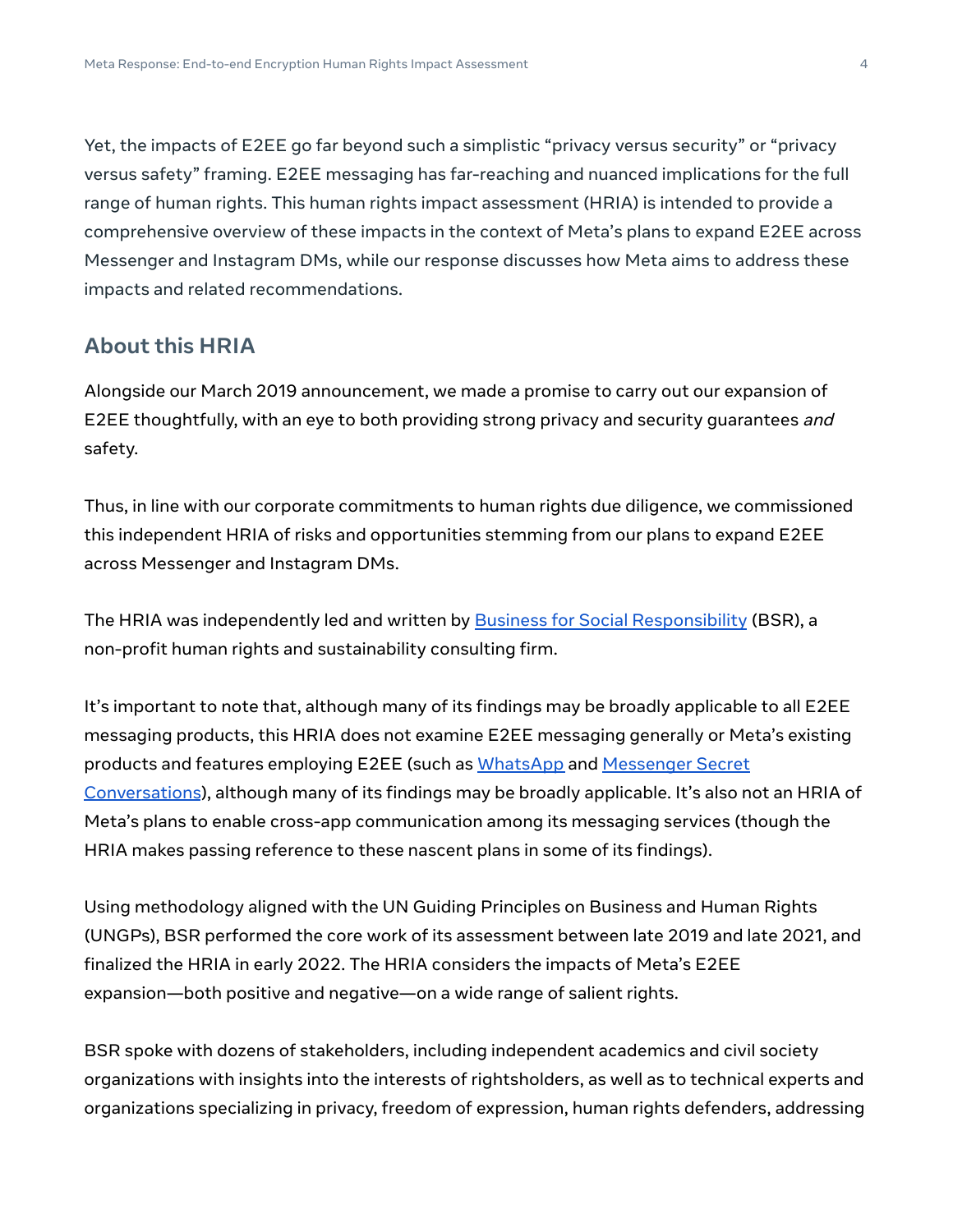violence against women, child rights and child protection, countering terrorism and violent extremism, and human trafficking prevention and enforcement. BSR's rightsholder and stakeholder consultation took the form of interviews to inform the analysis and conclusions in the HRIA, as well as peer review of the assessment.

While we typically share insights and actions from our due diligence as part of our annual human rights reporting, we are publishing this HRIA and response in full as a standalone product. We believe this HRIA and response represent a potentially groundbreaking and timely contribution to the ongoing conversation around the deployment of E2EE, and can significantly inform a human rights-based analysis of this topic. This exceptional disclosure is in line with the approach outlined in our [Corporate](https://about.fb.com/wp-content/uploads/2021/04/Facebooks-Corporate-Human-Rights-Policy.pdf) Human Rights Policy to publish in full due diligence that we believe "meaningfully advances the human rights field."

This disclosure is also part of Meta's **broader [commitment](https://about.fb.com/wp-content/uploads/2021/04/Facebooks-Corporate-Human-Rights-Policy.pdf) to meaningful transparency** about our human rights due diligence, and about our product and policy integrity work.

## <span id="page-4-0"></span>**Why Have an HRIA Response?**

This Meta response is intended as a summary of the HRIA process and findings, and as a guide to what we have done and will do to follow up.

By sharing this HRIA and our response, we're seeking to fulfill the expectations of Principle 21 of the UNGPs and the commitments made in our [Corporate](https://about.fb.com/wp-content/uploads/2021/03/Facebooks-Corporate-Human-Rights-Policy.pdf) Human Rights Policy.

Good human rights due diligence is not just a compliance exercise. We are actively seeking to learn from this HRIA to inform our work, to mitigate potential risks in our products and policies, and to serve users around the world.

## <span id="page-4-1"></span>**Acknowledgements**

We greatly appreciate the work and insights of this HRIA, and are deeply grateful to the many experts, defenders, academics, Meta employees, and others who provided input. Doing human rights due diligence on highly technical product changes is very challenging—all the more so given the complex nature of encryption technologies, and the many pressures of related public conversation.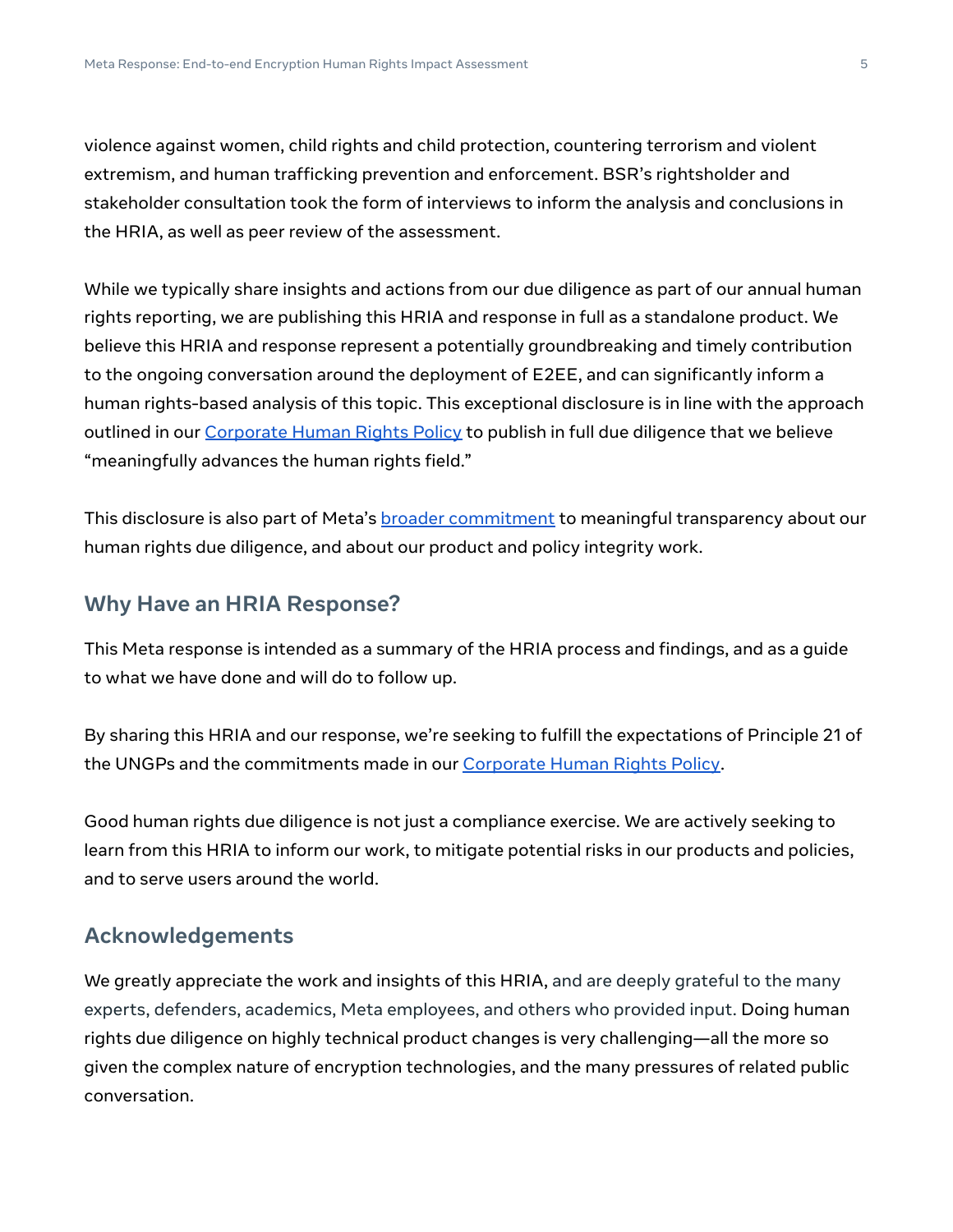We are especially grateful to the human rights and technical experts who generously offered their time to the BSR team to peer review a pre-publication draft of their HRIA.

# <span id="page-5-0"></span>Findings

BSR's assessment underscores the opportunities presented by our expansion of encryption across our messaging apps, including enabling:

- privacy and its additional benefits of, among many others, free expression, opinion, association, movement, religion, and belief;
- physical safety, particularly for vulnerable communities; and
- journalistic integrity and freedom, and access to information.

In addition, BSR concludes that Meta's plan to expand E2EE leads to increased realization of a diverse range of other human rights, including access to remedy, and participation in government.

The HRIA also highlights important human rights risks—including those related to child sexual abuse and exploitation; the virality of hate speech and harmful mis/disinformation; malicious coordinated behavior and information operations; the sale of illicit goods; human trafficking; and terrorism and violent extremism.

With regard to these risks, the assessment concludes Meta's plan to expand E2EE does not, in and of itself, cause or contribute to harm, as long as Meta investigates and deploys reasonable integrity and safety mitigations. BSR's proposed mitigations, which are addressed in detail in our responses to the recommendations laid out below, are broadly consistent with the integrity approach to E2EE messaging on Messenger and DMs we previously [announced](https://about.fb.com/news/2021/12/metas-approach-to-safer-private-messaging/) and adopted in December 2021.

As part of the HRIA, BSR also conducted a thorough analysis of the potential human rights impacts of various proposals for "technical solutions" to proactively detect or monitor content on E2EE messaging platforms, generally referred to as "client-side scanning." Client-side scanning would involve leveraging a user's device to scan for the presence of certain harmful or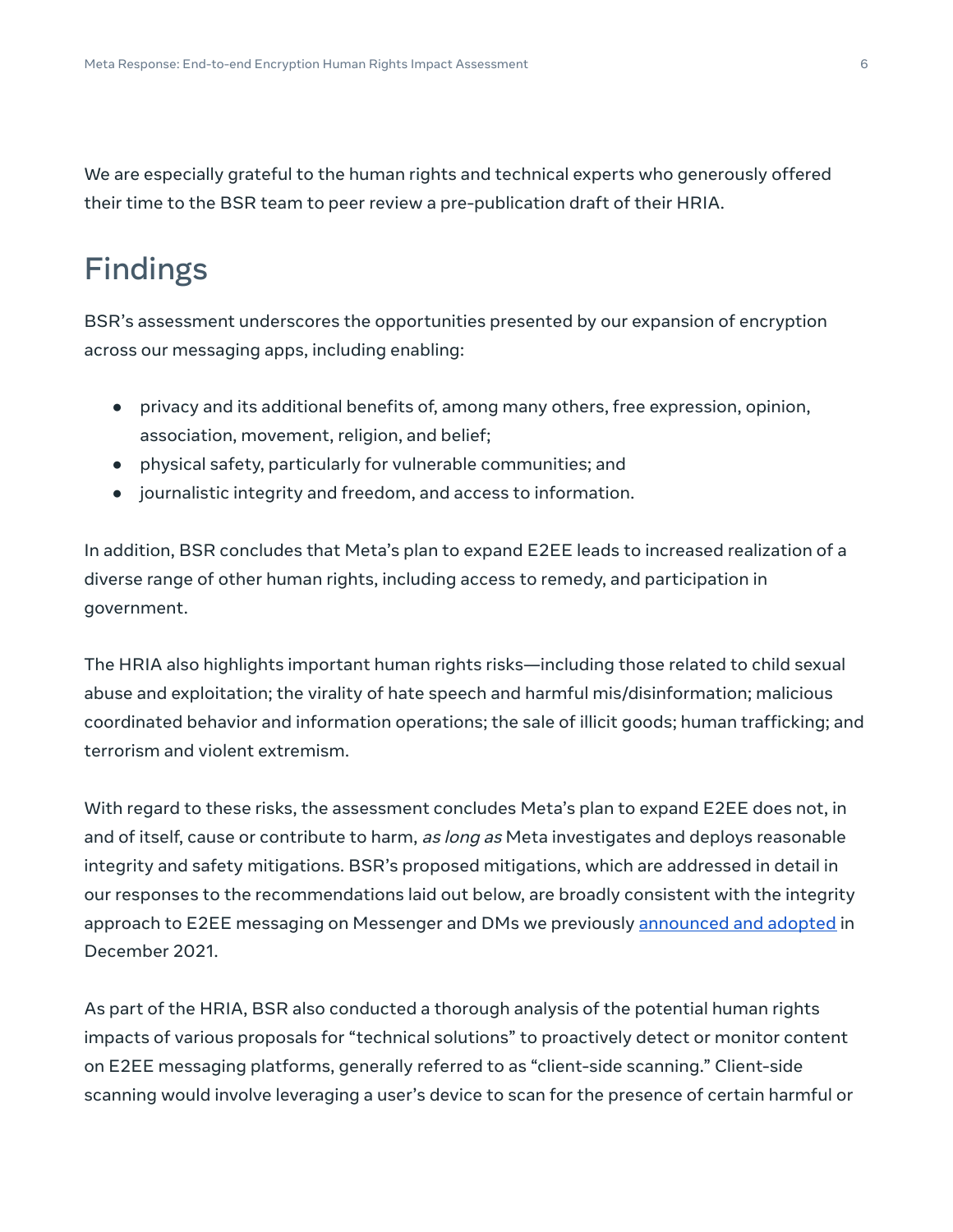prohibited content, such as known child sexual abuse material (CSAM), and report that content to third parties such as the servivce provider or law enforcement.

As the HRIA highlights, technical experts and human rights stakeholders alike have raised significant concerns about such client-side scanning systems, including impacts on privacy, technical and security risks, and fears that governments could mandate they be used for surveillance and censorship in ways that restrict legitimate expression, opinion, and political participation that is clearly protected under international human rights law.

BSR concludes that deployment of client-side scanning technologies as they exist today should not be pursued, as doing so would undermine the cryptographic integrity of E2EE and constitute a disproportionate restriction on privacy and a range of other human rights. BSR further finds that other theoretical approaches to client-side scanning in the context of a messaging service that are not feasible with current technology, such as homomorphic encryption, would also pose important human rights risks that would need to be explored and adequately addressed before any implementation.

While BSR recommends that Meta continue investigating technologies such as homomorphic encryption that could potentially enable the detection of CSAM while preserving cryptographic integrity, it stresses both the speculative nature of this technology and the importance of conducting additional human rights due diligence on any possible approaches. BSR concludes that these technologies should not be pursued in the event that this additional due diligence were to suggest they would likely result in a significant restriction of freedom of expression and other rights.

Meta believes that any form of client-side scanning that exposes information about the content of a message without the consent and control of the sender or intended recipients is fundamentally incompatible with an E2EE messaging service. People who use E2EE messaging services rely on a basic promise: that only the sender and intended recipients of a message can know or infer the contents of that message.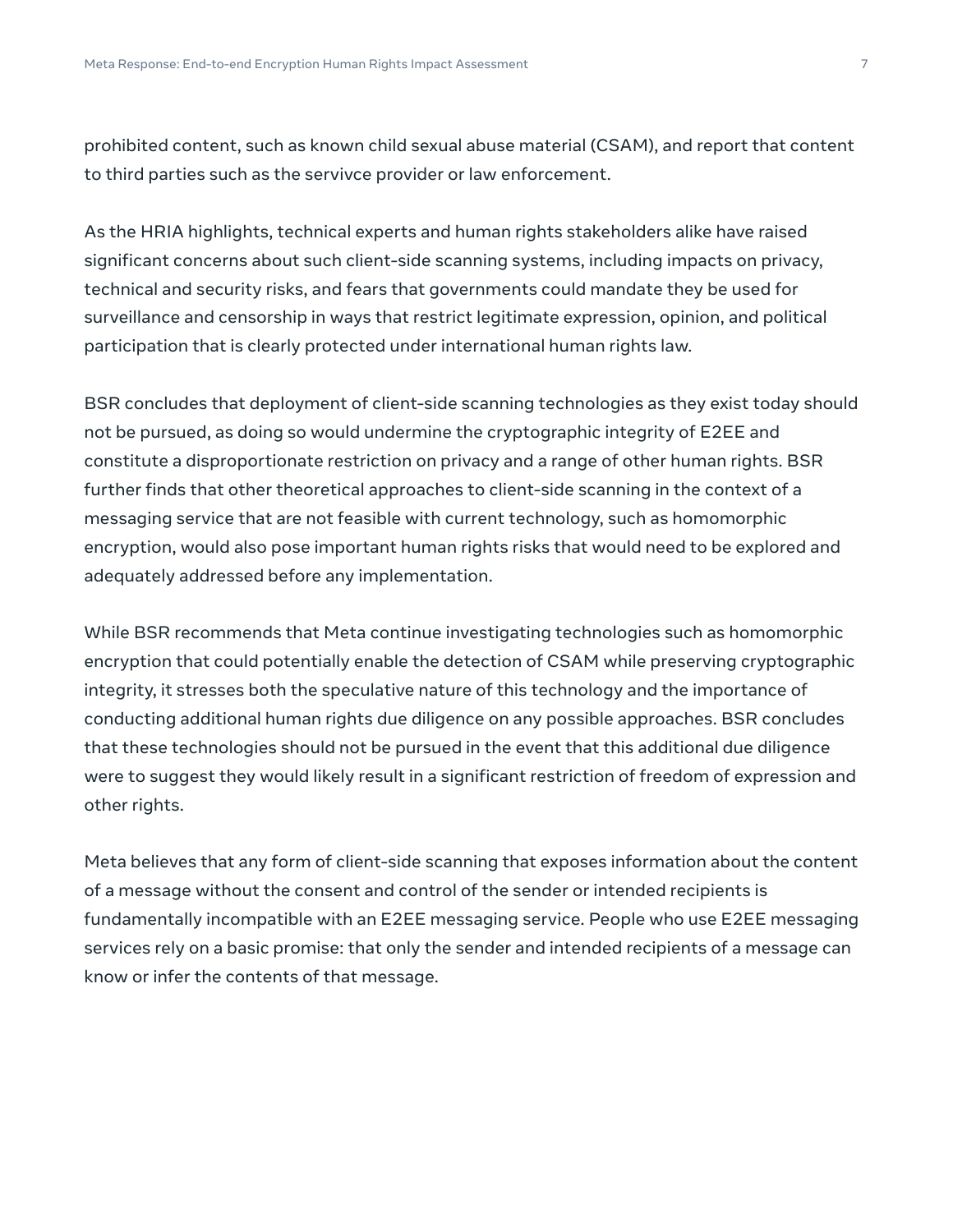# <span id="page-7-0"></span>HRIA Recommendations

#### <span id="page-7-1"></span>**Overview**

The HRIA made 45 recommendations. At the time of writing, Meta had committed to implement 34 recommendations, partly implement 4 recommendations, and assess the feasibility of another 6. We will take no further action on 1 recommendation.

In line with the overall framing of this HRIA as described above, our responses to these recommendations relate to Meta's expansion of E2EE to Messenger and Instagram DMs; unless specifically indicated they are not intended to speak to WhatsApp or any other product.

It is also important to be transparent and note we may not implement all the recommendations of which we're assessing feasibility. We will provide an update in our future annual human rights reporting.

For ease of reading, we have categorized our response to HRIA recommendations to match the categories and order in which they appear in BSR's independent assessment. We are characterizing our responses as follows:

**Implementing:** We have implemented or are implementing steps that are consistent with, or have otherwise satisfied, the recommendation.

**Implementing in part:** We have implemented or are implementing steps that encompass, or have satisfied, certain of the recommended actions.

**Assessing feasibility:** We are assessing the feasibility and impact of the recommendation and will provide further updates in the future.

**No further action:** We will not implement the recommendation, either due to a lack of feasibility or disagreement about how to reach the desired outcome.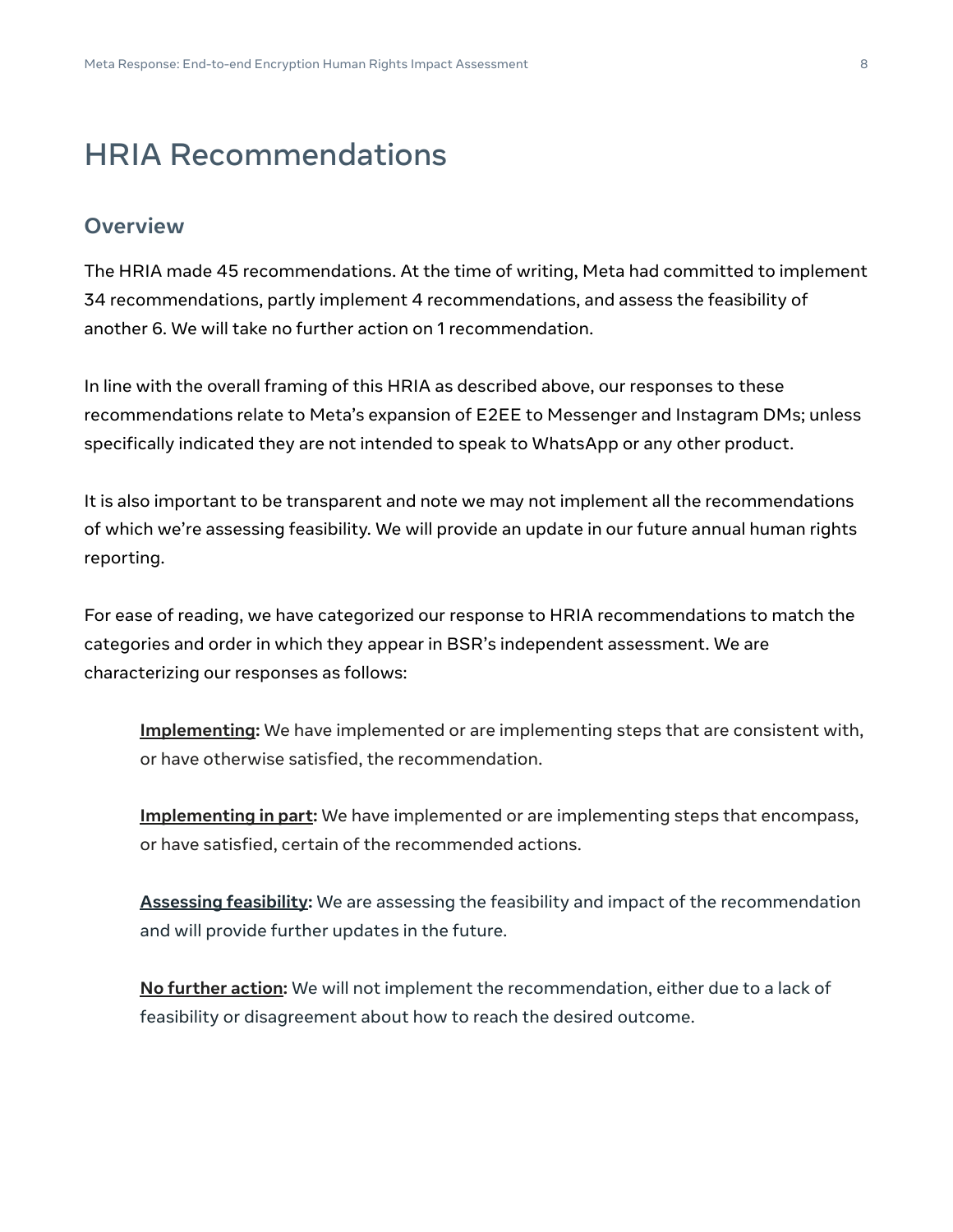#### <span id="page-8-0"></span>**Meta Responses to Recommendations**

#### <span id="page-8-1"></span>**1. Product**

a) Provide more consistent, cohesive, accessible, and user-friendly methods for user reporting across messaging platforms.

#### **Implementing**

We agree with BSR that user reporting is <sup>a</sup> critical signal of abuse in <sup>a</sup> private messaging context. Our goal is to encourage significantly more reporting by making it more accessible.

As we recently [announced,](https://about.fb.com/news/2021/12/metas-approach-to-safer-private-messaging/) Meta has already taken <sup>a</sup> number of steps to simplify reporting in line with this recommendation, including increasing the prominence of reporting options, reducing the number of steps in our reporting flow, and allowing users to explicitly flag the most severe violations, such as those [involving](https://about.fb.com/news/2021/02/preventing-child-exploitation-on-our-apps/) children. As of this writing, we've seen close to 50% year-over-year growth in reporting, and we're taking action to keep Messenger and Instagram DMs safe.

Meta is committed to continuing to iterate on this work to improve reporting features across Messenger and Instagram DMs. We will also explore ways to provide appropriate consistency in the user reporting experience across Messenger, Instagram DMs, and WhatsApp in the context of cross-app communications, while allowing for the distinct nature and unique features of these products.

b) Ensure that user interfaces (especially user reporting features) are easy to find, simple to use, and available in all the languages Meta supports.

#### **Implementing**

We want private messaging on Messenger and Instagram DMs to be simple and accessible for the more than two billion people who use one of these apps every month. As we recently [announced,](https://about.fb.com/news/2021/12/metas-approach-to-safer-private-messaging/) and as described above in our response to recommendation 1(a), we are heavily focused on this work as part of our approach to safety and integrity in E2EE messaging.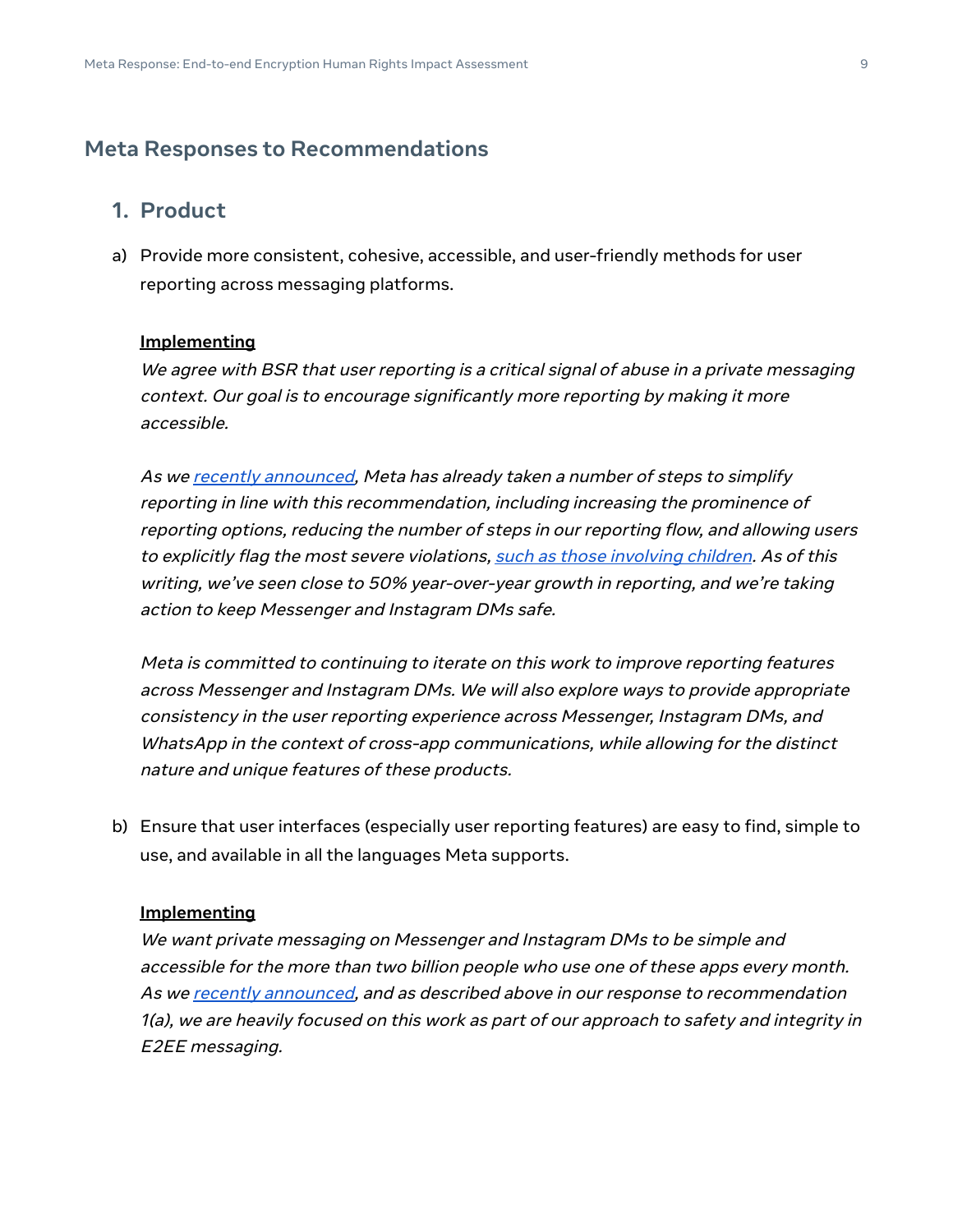Our reporting flows are available in 61 languages as of April 2022, including all languages that our apps are fully translated into. We do not restrict the languages that people can use in their private messages, but continually re-evaluate which of the thousands of languages spoken and written around the world to formally support with translations and content moderation resources based on factors including prevalence, emerging risks, and technical feasibility.

c) To protect children from unsolicited interactions with adults (which might lead to grooming and trafficking), Meta's UX/UI Research group should conduct participatory and co-design workshops to test user reporting features with children.

#### **Implementing**

We are conducting ongoing UX/UI research with children and consulting global online safety experts and child safety organizations for insight and feedback as we continue to improve our reporting features to make them more accessible, comprehensible, and globally relevant for children.

For example, we've learned from these consultations that it's important that we increase the visibility of reporting tools for children. This is why we've launched features like safety notices on Messenger and Instagram DMs that display <sup>a</sup> pop-up educational message and suggestions to report or block in <sup>a</sup> messaging thread when we detect behavioral signals that indicate suspicious activity. We're currently testing other reporting reminders like this inside our products to encourage reporting during potentially critical moments.

We've also added the ability to select "Involves <sup>a</sup> child" in some of our relevant reporting tools, which, in addition to other factors, prioritizes the report for review and action. Our goal is to encourage significantly more reporting by making it more accessible, especially among young people. As of this writing, we've seen close to 50% year-over-year growth in reporting, and we're taking action to keep Messenger and Instagram DMs safe.

We are committed to conducting participatory user research and co-design, including with child rights stakeholders in civil society and children, to inform this work.

d) Develop documentation and measurement techniques to assess the degree to which user reporting is helping keep users safe online.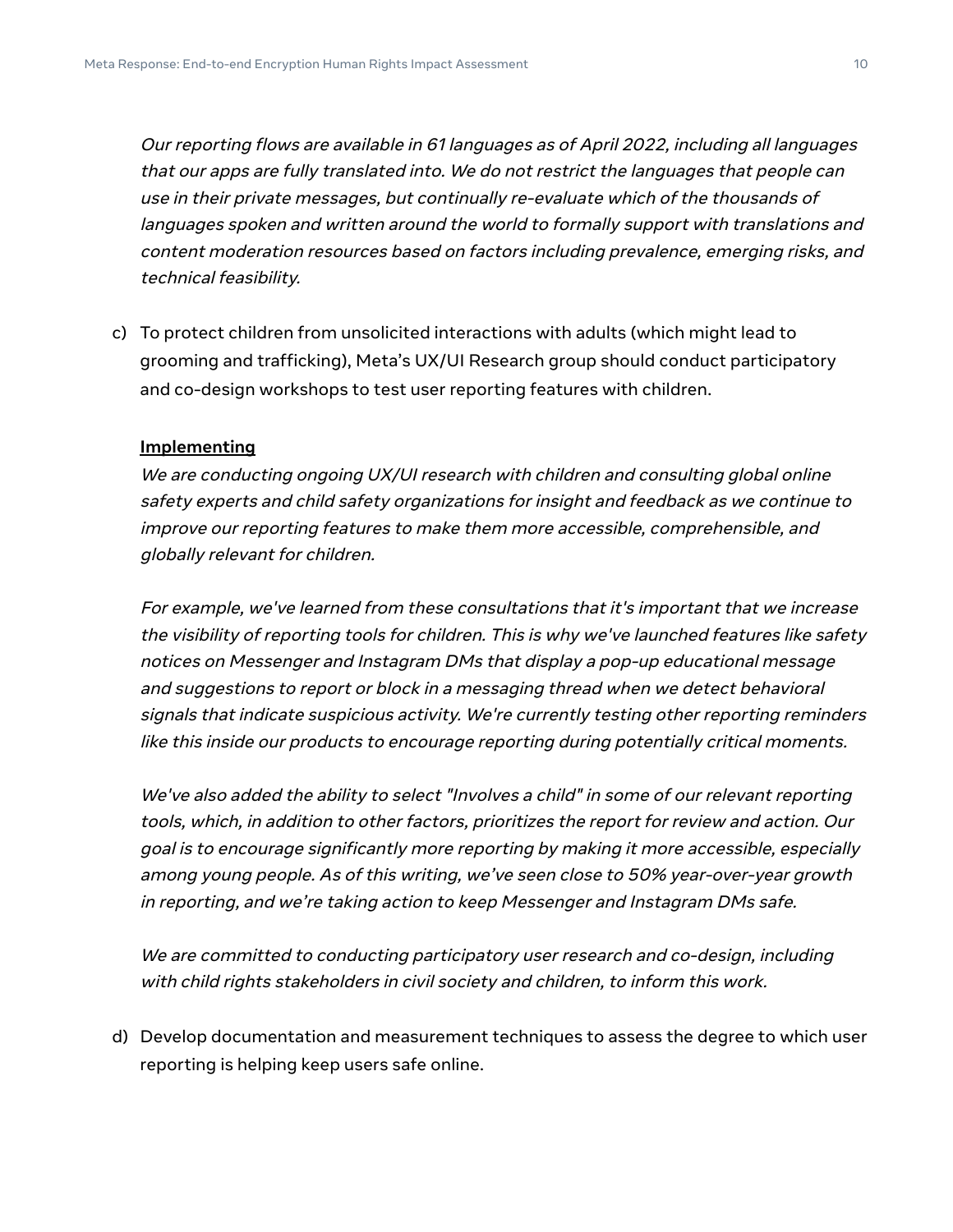We continuously assess the effectiveness of our policies, processes, and tools. In line with this long-standing practice, we will continue to assess the effectiveness of user reporting to inform our integrity efforts across E2EE messaging.

e) Explore and define how to verify the authenticity of user reports.

#### **Implementing**

We agree that employing robust techniques to verify the authenticity of reports is important to preventing abuse, including fake / malicious reporting, in the context of E2EE messaging. We currently employ <sup>a</sup> variety of techniques to verify such reports. One such technique is "message franking," which we have employed in Messenger Secret Conversations since it first launched in 2016 to securely authenticate messages reported to us on Messenger (as further described in a *public [whitepaper](https://about.fb.com/wp-content/uploads/2016/07/messenger-secret-conversations-technical-whitepaper.pdf))*.

We will consider the pros and cons of various techniques for verifying user reports as we expand default E2EE across Messenger and Instagram DMs, while bearing in mind the distinct nature and unique features of our messaging services

f) Invest in processes to ensure that users who have violated platform policies cannot return.

#### **Implementing**

Meta already has strong policies [addressing](https://transparency.fb.com/en-gb/policies/community-standards/account-integrity-and-authentic-identity/) recidivism by users who have previously violated our Community Standards across Messenger and Instagram, and we explicitly prohibit the creation of new accounts to bypass previous restrictions or bans.

Recidivism is <sup>a</sup> highly adversarial space, with many opportunities for sophisticated and motivated actors to take steps to evade detection. We are committed to continuing to invest significant resources in countering these efforts and working to prevent recidivism through <sup>a</sup> combination of automated and human enforcement. Given that our approach to recidivism is already largely reliant on metadata, we expect that we will continue to be able to take strong action across E2EE messaging services.

g) Expand and simplify in-app support and education features for vulnerable groups, such as children or those with lower levels of digital literacy.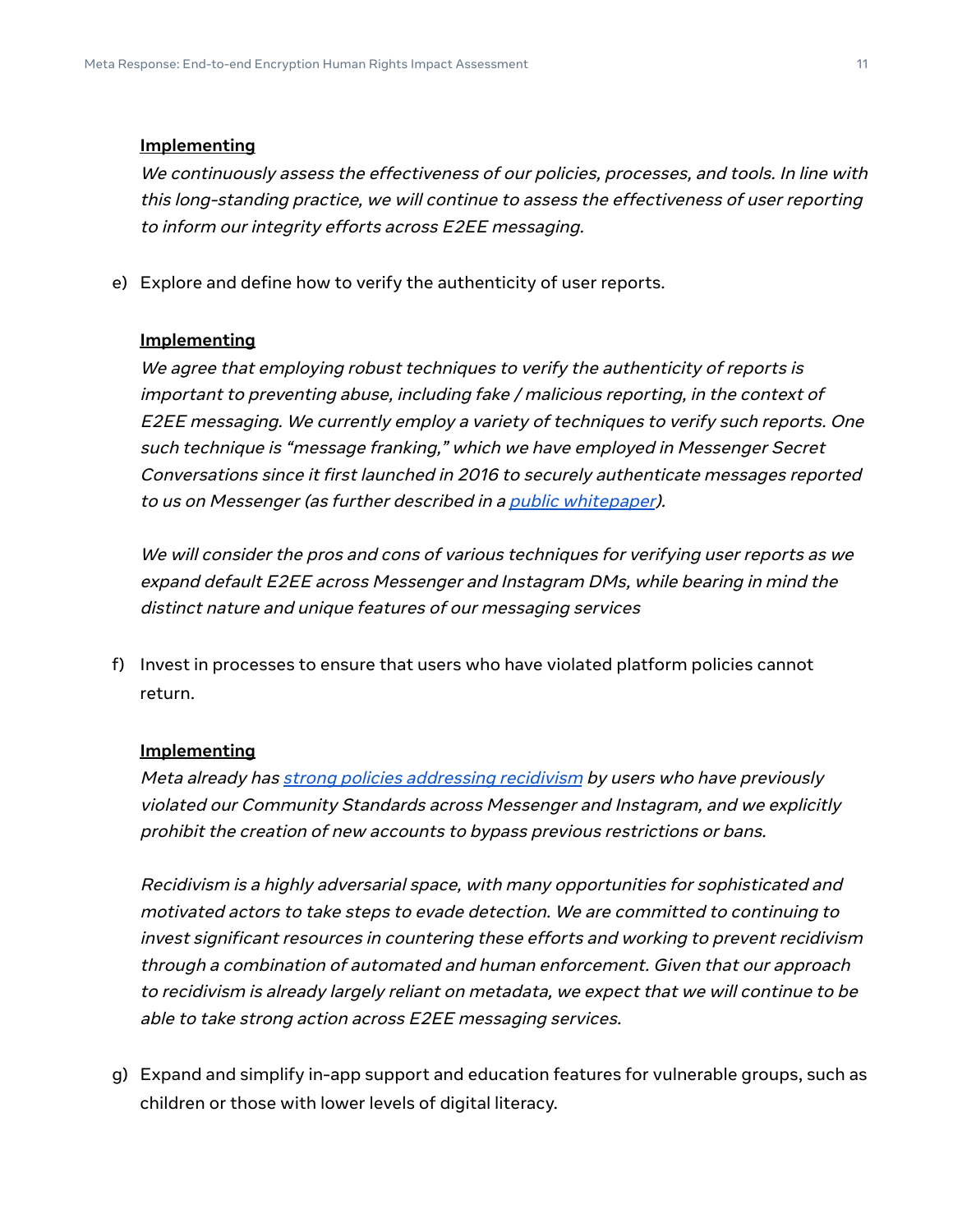Meta consistently assesses the support and education we provide to our users, including vulnerable groups. We are committed to continuing to expand contextual safety features.

For example, we recently began to provide users with in-the-moment education to suggest blocking someone when they receive messages on <sup>a</sup> linked account from someone they've already blocked on another app. In addition, we recently simplified the descriptions in our reporting flows, reduced the number of steps involved, and took steps to emphasize that reporting is private. We've also recently improved our safety notices that prompt children to take action to block, report, or ignore/restrict someone when something doesn't seem right by making sure the user cannot continue messaging without first interacting with an educational module.

h) Assess options for "friction" when contacting groups and strangers on messaging platforms in order to minimize unsolicited interactions, virality of harmful mis/disinformation and hate speech, harmful coordinated behavior, and other actions that may lead to adverse human rights impacts.

#### **Implementing**

We are committed to continuing to implement friction across Messenger and Instagram DMs to address harmful behavior.

Our machine learning technology will look across non-encrypted parts of our platforms like account information and photos uploaded to public spaces — to help detect suspicious activity and abuse.

For example, if an adult repeatedly sets up new profiles and tries to connect with children they don't know or messages <sup>a</sup> large number of strangers, we can intervene to take action, such as preventing them from interacting with children. We can also default children into private or "friends only" accounts on Facebook and Instagram. We also educate young people with in-app advice on avoiding unwanted interactions.

i) Only implement end-to-end encryption on Messenger Kids and Instagram for Kids if it is possible to retain the same amount of parental control that is currently available.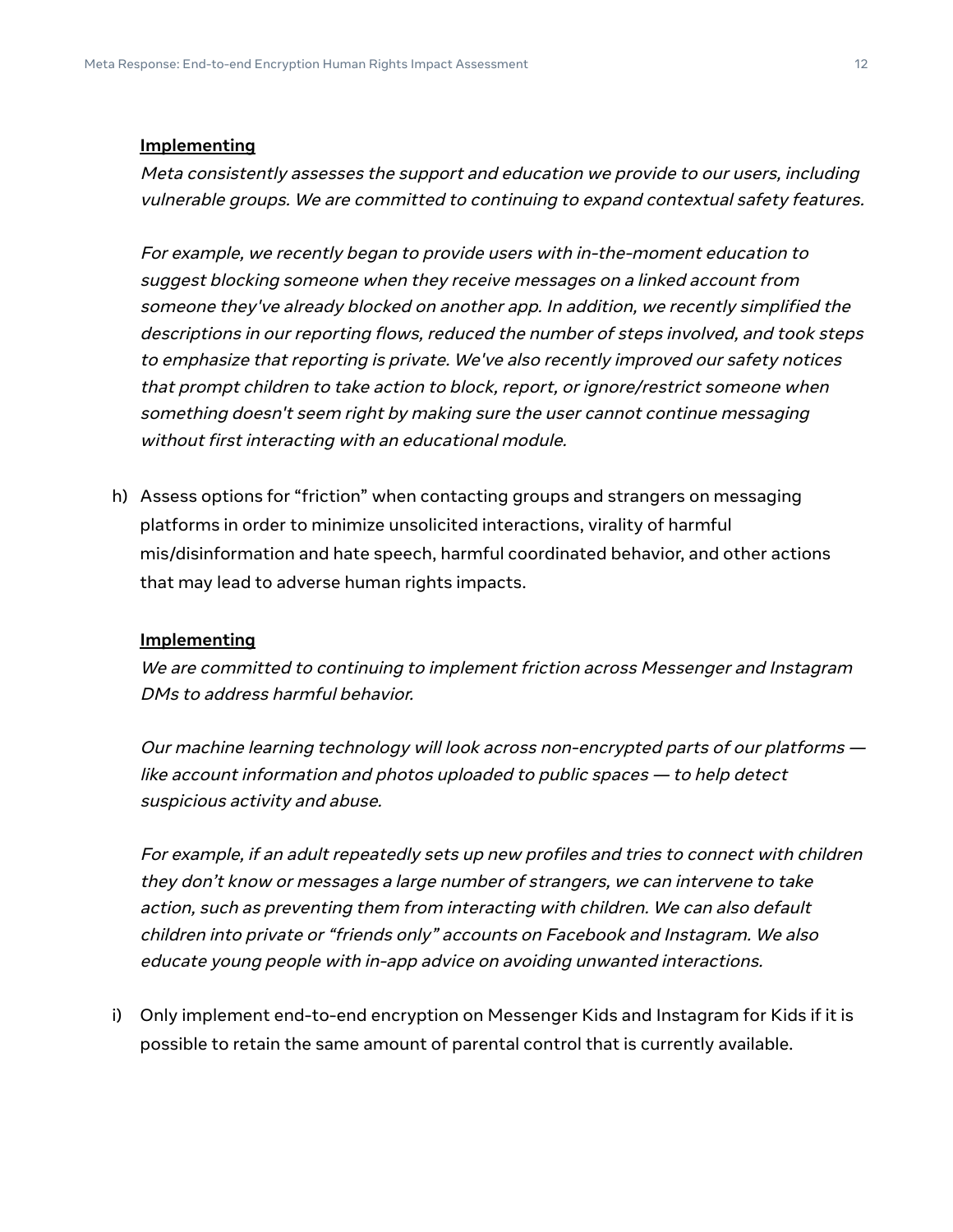While we have not yet determined how and whether to implement E2EE in Messenger Kids, we are committed to maintaining the same strong parental controls in Messenger Kids as we expand E2EE, including the ability for parents to control who their children can message, and when and whether they can use the app.

As [announced](https://about.instagram.com/blog/announcements/pausing-instagram-kids) in September 2021, we have indefinitely paused the launch of Instagram Kids to consult further with parents, experts, and policymakers. Our approach to parental control in E2EE environments is an important part of this ongoing consultation.

j) To protect the privacy and anonymity of users, account linking should not be mandatory and users should have different options to opt-in or opt-out upon registering and using WhatsApp, Instagram DMs, and Messenger.

#### **Implementing**

Meta does not and has no plans to require users to link their existing accounts across Messenger, Instagram, and WhatsApp if they do not wish to do so. Linking of multiple existing accounts across Meta messaging services will be voluntary and require affirmative opt-in from users.

#### <span id="page-12-0"></span>**2. Process**

a) Continue to invest in harm prevention strategies in end-to-end encrypted messaging, such as the use of metadata analysis and behavioral signals, redirection/behavioral nudges, user education, etc., and communicate publicly on lessons learned and the effectiveness of such methods for addressing different kinds of harm.

#### **Implementing**

In line with the approach to private [messaging](https://about.fb.com/news/2021/12/metas-approach-to-safer-private-messaging/) integrity on Messenger and Instagram DMs that we announced in December 2021, Meta is strongly committed to continued investment in addressing potential risks harms in E2EE messaging through <sup>a</sup> range of approaches, including, consistent with any applicable law, use of metadata and behavioral signals to help prevent, detect, and report harmful behavior; conscious product design choices; user education; and robust stakeholder engagement. This work will be extensively informed by and build on our longstanding use of these approaches across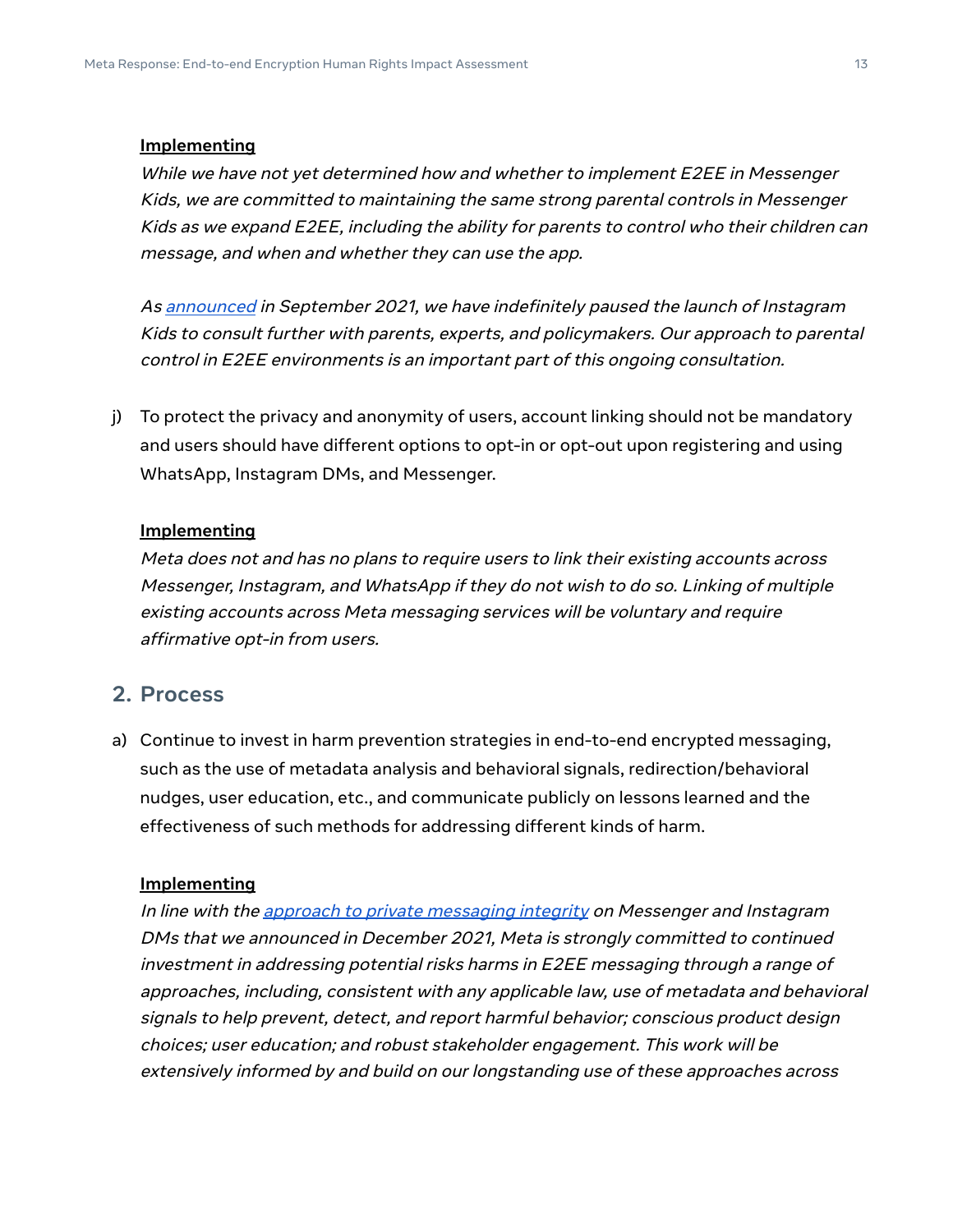our messaging and social networking services, as well as ongoing research, human rights due diligence, and rights holder engagement.

b) During the design and development of ML techniques to proactively detect harmful accounts and content in end-to-end encrypted messaging, follow "human rights by design" guidelines to ensure user privacy, fairness, transparency, interpretability, and auditability.

#### **Implementing**

As outlined in our response to recommendation 2(a) above, we are committed to responsible development of <sup>a</sup> variety of approaches to harms in E2EE messaging contexts. As we build out these efforts, we will do so in line with Meta's [Corporate](https://about.fb.com/wp-content/uploads/2021/03/Facebooks-Corporate-Human-Rights-Policy.pdf) Human [Rights](https://about.fb.com/wp-content/uploads/2021/03/Facebooks-Corporate-Human-Rights-Policy.pdf) Policy, our longstanding [privacy](https://about.facebook.com/actions/protecting-privacy-and-security/) work, and commitment to [responsible](https://ai.facebook.com/blog/facebooks-five-pillars-of-responsible-ai/) [development](https://ai.facebook.com/blog/facebooks-five-pillars-of-responsible-ai/) of AI.

c) Create a child rights strategy for private messaging services that brings together all the elements needed to address risks to child rights holistically.

#### **Implementing in part**

We agree with the importance of centering child rights within our approach to private messaging, and to integrity and safety more broadly. We continue to develop our approach using the framework of ['prevention',](https://about.fb.com/news/2021/12/metas-approach-to-safer-private-messaging/) 'user control' and 'responding to harm'.

As part of the full text of this recommendation, BSR also suggests that Meta continue to evaluate client-side scanning as an approach to addressing CSAM. Meta believes that client-side scanning could lead to information exposed to third parties without users' consent or control, and is fundamentally incompatible with an E2EE messaging service. We do not plan to further pursue such approaches. For more details, please see our response to recommendation 2(d) and 2(e) below.

d) Continue investigating client-side scanning techniques to detect CSAM on end-to-end encrypted messaging platforms, in search of methods that can achieve child rights goals in a manner that maintains the cryptographic integrity of end-to-end encryption and is consistent with the principles of necessity, proportionality, and nondiscrimination.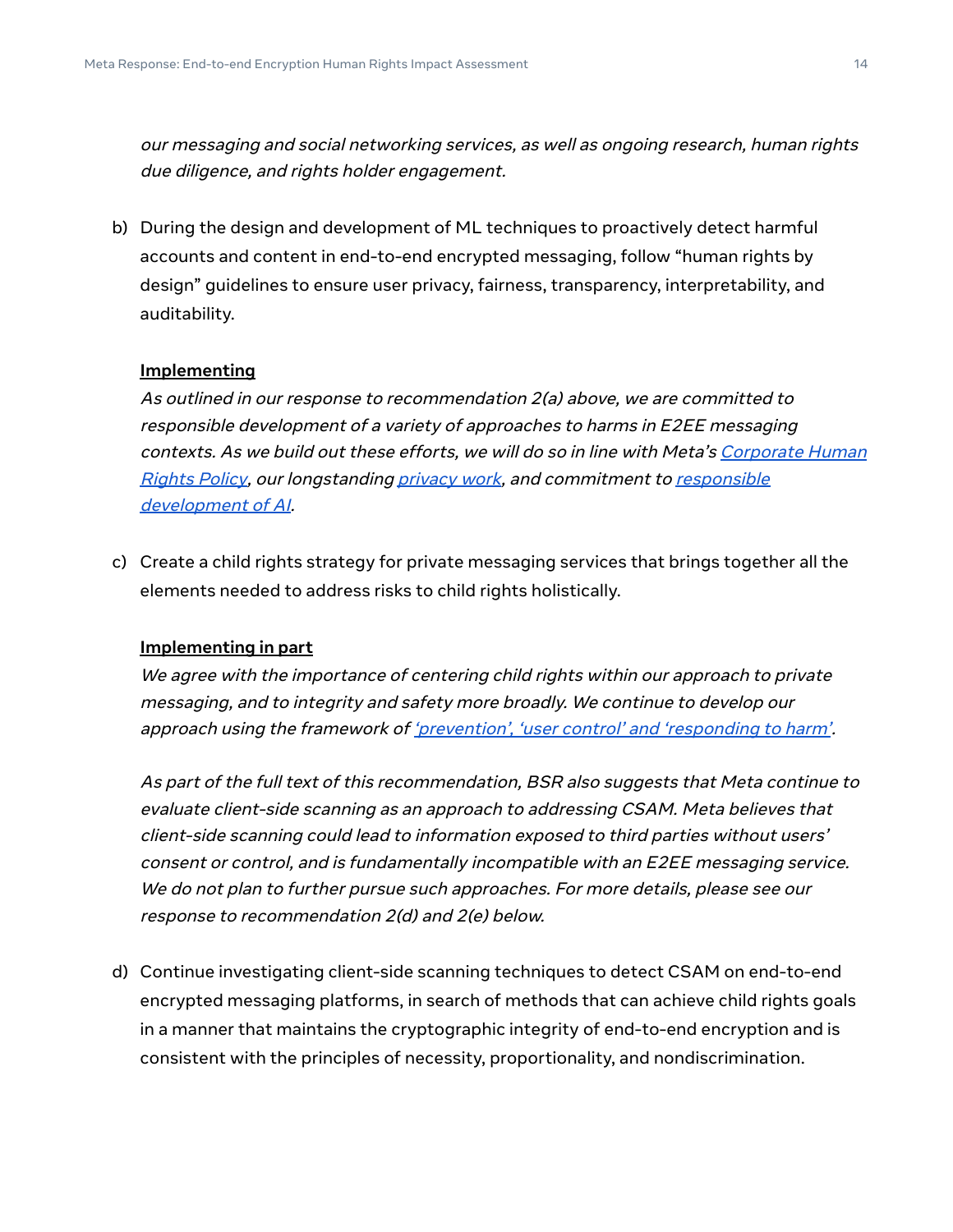#### **No further action**

As the HRIA highlights, technical experts and human rights stakeholders alike have raised significant concerns about such client-side scanning systems, including impacts on privacy, technical and security risks, and fears that governments could mandate they be used for surveillance and censorship in ways that restrict legitimate expression, opinion, and political participation that is clearly protected under international human rights law.

Meta shares these concerns. Meta believes that any form of client-side scanning that exposes information about the content of <sup>a</sup> message without the consent and control of the sender or intended recipients is fundamentally incompatible with an E2EE messaging service. This would be the case even with theoretical approaches that could maintain "cryptographic integrity" such as via <sup>a</sup> technology like homomorphic encryption—which the HRIA rightly notes is <sup>a</sup> nascent technology whose feasibility in this context is still speculative.

People who use E2EE messaging services rely on <sup>a</sup> basic premise: that only the sender and intended recipients of <sup>a</sup> message can know or infer the contents of that message. As <sup>a</sup> result, Meta does not plan to actively pursue any such client-side scanning technologies that are inconsistent with this user expectation.

e) If Meta identifies client-side scanning methods capable of detecting CSAM while maintaining the cryptographic integrity of end-to-end encryption, then this should only be implemented after a review of the potential adverse human rights impacts (for example, on privacy, freedom of expression) and a conclusion that those impacts could be adequately addressed.

#### **Implementing**

To the extent that such methods are identified by others and brought to Meta's attention, we will consider implementation only after careful human rights due diligence to identify potential adverse human rights impacts and appropriate mitigations.

f) Conduct human rights due diligence on cross-app communication.

#### **Implementing**

Meta will conduct human rights due diligence on cross-app communication, in line with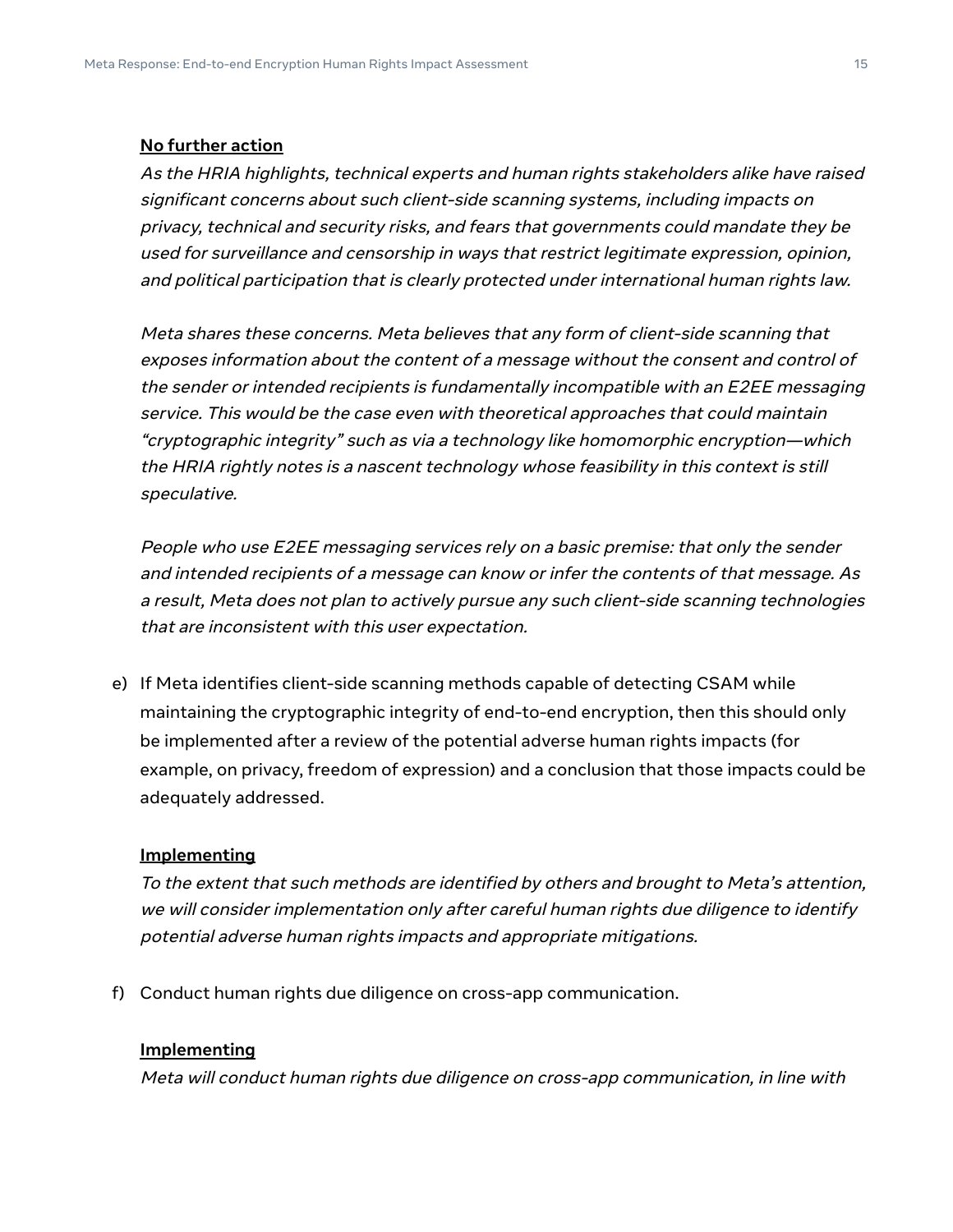our [Corporate](https://about.fb.com/wp-content/uploads/2021/04/Facebooks-Corporate-Human-Rights-Policy.pdf) Human Rights Policy. We will report on insights and actions from this due diligence as part of future annual human rights reporting.

## <span id="page-15-0"></span>**3. Product Policy**

a) Develop new privacy policies with enhanced consistency across all three messaging platforms, and be more transparent about user data collection, data retention, and data sharing.

#### **Assessing feasibility**

We share BSR's desire to ensure that our privacy policies are transparent and accessible. Messenger and Instagram DMs already share a unified Data [Policy](https://www.facebook.com/policy.php).

As we continue to develop our approach to cross-app messaging, we will assess the extent to which it is possible and appropriate to make the privacy policies for these distinct services more consistent. In doing so, we will take into account the unique features of each of our E2EE messaging platforms, including the relevance of discoverability, promoted content, and connections to the social graph.

b) Apply a minimum level of consistency in Community Standards across all three messaging platforms to facilitate improved user reporting.

#### **Implementing in Part**

Today, Messenger and Instagram DMs already share <sup>a</sup> unified baseline set of content policies, grounded in the [Community](https://transparency.fb.com/policies/community-standards/) Standards.

As we continue to develop our approach to cross-app messaging, we will assess the extent to which it is appropriate to further align content policies across our private messaging services. In doing so, we will take into account the unique features of each of our E2EE messaging platforms, including the relevance of discoverability, promoted content, and connections to the social graph.

c) Consult with the Oversight Board about (1) whether to maintain separate standards for each messaging platform or develop a single unified standard, and (2) what level of content standards are appropriate for Meta's private messaging services.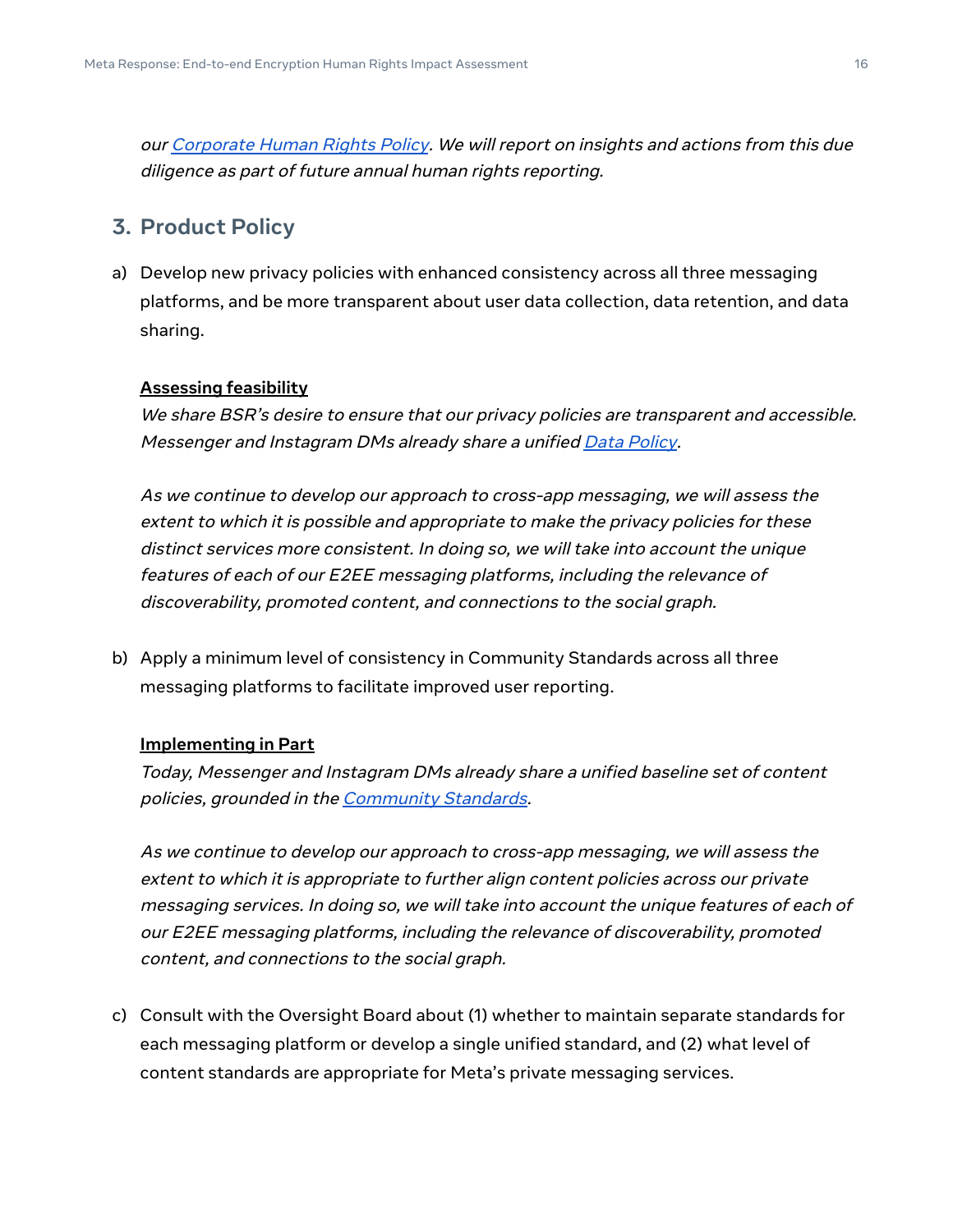#### **Assessing feasibility**

The [Oversight](https://oversightboard.com/) Board is fully independent of Meta and has full discretion over the cases and requests for policy guidance it accepts for review. Given that caveat, while we are not opposed to seeking the Oversight Board's non-binding guidance on this important question, Meta is not currently able to commit to fully implementing this recommendation.

As we continue to develop our approach to cross-app messaging, we will assess the extent to which it is appropriate and possible to consult the Oversight Board on this matter.

d) Apply the stricter standard in cases where separate content standards conflict (e.g., a message sent from WhatsApp to Messenger that violates Community Standards in the latter but not in the former).

#### **Assessing feasibility**

Please see our response to recommendation 3(b) above.

e) Develop publicly available, accessible, and understandable policy documents to disclose Meta's use of ML classifiers for detecting, flagging, and moderating accounts and content on messaging platforms.

#### **Implementing**

We invest in and share [details](https://transparency.fb.com/en-gb/enforcement/detecting-violations/investing-in-technology/) of our artificial intelligence technologies to improve our ability to detect violating content and keep people safe. Whether it's improving an existing system or introducing <sup>a</sup> new one, these investments help us automate decisions on content so we can respond faster and reduce mistakes.

The challenges of harmful content affect the entire tech industry and society at large. That's why we open-source significant portions of our technology to make it available for others to use. We believe being open and collaborative with the AI community will spur research and development, create new ways of detecting and preventing harmful content, and help keep people safe.

In line with the full text of BSR's recommendation, in considering public disclosures about our use of classifiers, Meta will continue to balance transparency against the extent to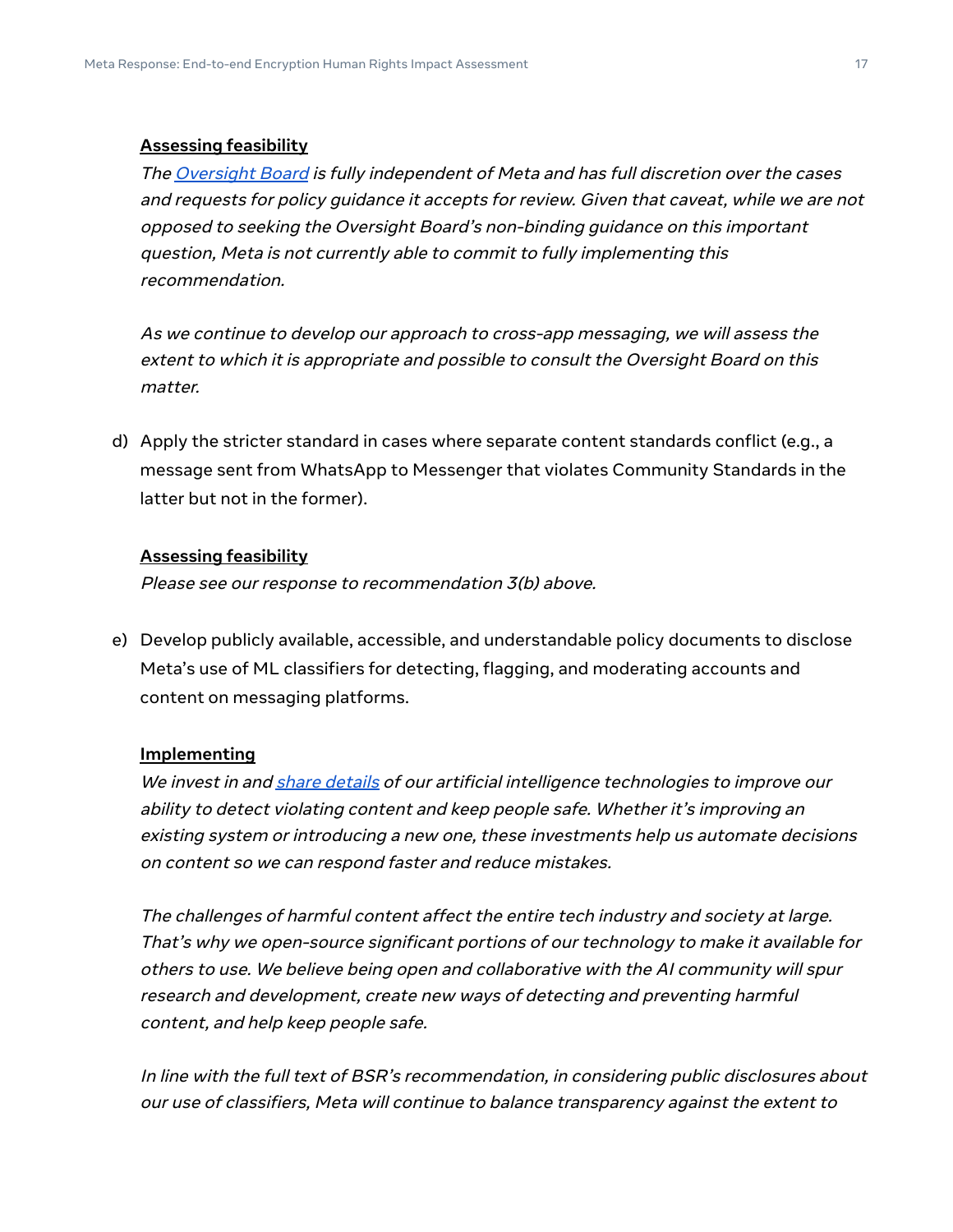which public disclosure of certain details may allow abuse of our systems by malicious actors.

f) Examine whether and how ML classifiers for detecting, flagging, and moderating accounts and content on messaging platforms could result in discrimination.

#### **Implementing**

As part of our *[company-wide](https://ai.facebook.com/blog/facebooks-five-pillars-of-responsible-ai/) approach to responsible AI* and our *[Corporate](https://about.fb.com/wp-content/uploads/2021/03/Facebooks-Corporate-Human-Rights-Policy.pdf) Human* [Rights](https://about.fb.com/wp-content/uploads/2021/03/Facebooks-Corporate-Human-Rights-Policy.pdf) Policy, we are committed to continuing to assess how our use of classifiers and other technologies may result in discrimination.

g) To avoid creating "black box" machine learning systems and missing potential blind spots in content moderation, undertake internal and external audits by reliable third-party organizations.

#### **Implementing in part**

In line with our [company-wide](https://ai.facebook.com/blog/facebooks-five-pillars-of-responsible-ai/) approach to responsible AI and our [Corporate](https://about.fb.com/wp-content/uploads/2021/03/Facebooks-Corporate-Human-Rights-Policy.pdf) Human [Rights](https://about.fb.com/wp-content/uploads/2021/03/Facebooks-Corporate-Human-Rights-Policy.pdf) Policy, we are committed to continuously evaluating the effectiveness and impacts of the machine learning systems we employ for content moderation, including to identify and address potential "blind spots" in our approach.

Given the rapidly evolving nature of these technologies and the need to respond to <sup>a</sup> highly adversarial environment, we do not believe that third-party audits are appropriate or effective, and instead we will focus on agile internal assessments of our technology to inform our work.

h) Report the amount of problematic activity detected and accounts suspended on messaging platforms, as well as the success rates of the detection, disaggregated by relevant factors such as gender, geography, or age.

#### **Assessing feasibility**

We already publish <u>[regular](https://transparency.fb.com/data/) reports</u> on how we enforce our Community Standards and respond to government and rights holder requests, including across our messaging services.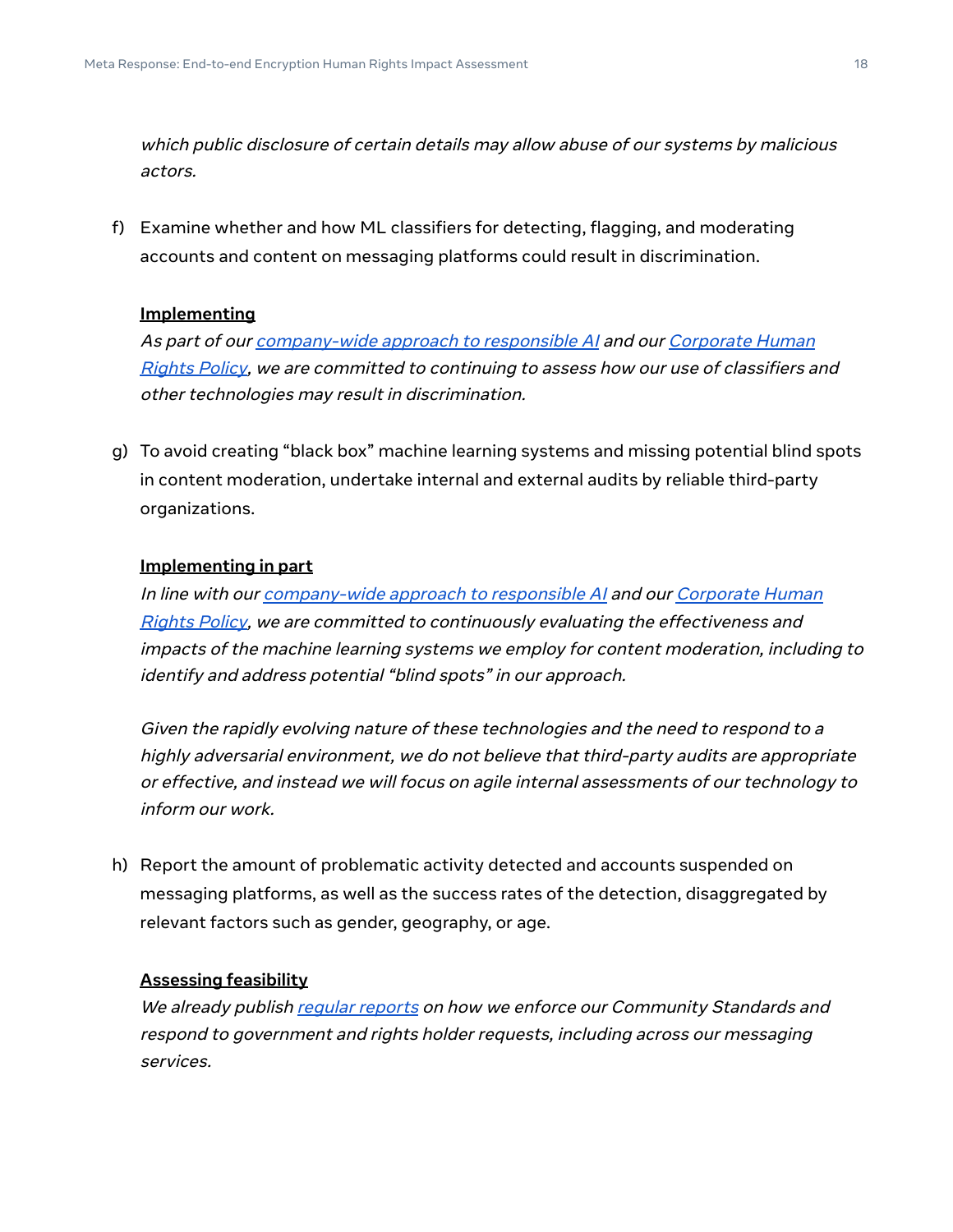We will continue to assess the extent to which we can provide additional disaggregated information on our enforcement efforts given technical, integrity, and privacy constraints.

i) Identify what new types of data governments may begin to request in end-to-end encrypted contexts, and form a perspective on when, how, and following what processes this data should be shared.

#### **Implementing**

Meta responds to government requests for data in accordance with applicable law and our terms of service, as outlined in our Guidelines for Law [Enforcement](https://www.facebook.com/safety/groups/law/guidelines/) Authorities and consistent with our commitments under our [Corporate](https://about.fb.com/wp-content/uploads/2021/03/Facebooks-Corporate-Human-Rights-Policy.pdf) Human Rights Policy and as a member of the Global [Network](https://globalnetworkinitiative.org/) Initiative.

Each and every request we receive is carefully reviewed for legal sufficiency and we may reject or require greater specificity on requests that appear overly broad or vague, or that are inconsistent with international standards. Our policy is to produce information that is narrowly tailored to respond to each request. We do not retain data at the request of governments absent <sup>a</sup> legal obligation to do so (such as <sup>a</sup> valid data request or preservation request), or unless we intend to make <sup>a</sup> proactive report to help promote the safety and security of our users and products, consistent with the applicable Terms of Service.

As we expand our deployment of E2EE messaging across Messenger and Instagram DMs, we are committed to continuing to follow this careful approach to engagement with law enforcement.

j) Modify enforcement policies to account for the uncertainty around the extent to which behavioral signals "prove" that a user has violated Meta's content standards.

#### **Implementing**

We are committed to continuing to iterate on our enforcement policies to reflect the realities of E2EE messaging. As of April 2022, Meta offers appeals for the vast majority of violation types, and we thoroughly validate violations arising from E2EE conversations on Messenger and Instagram DMs.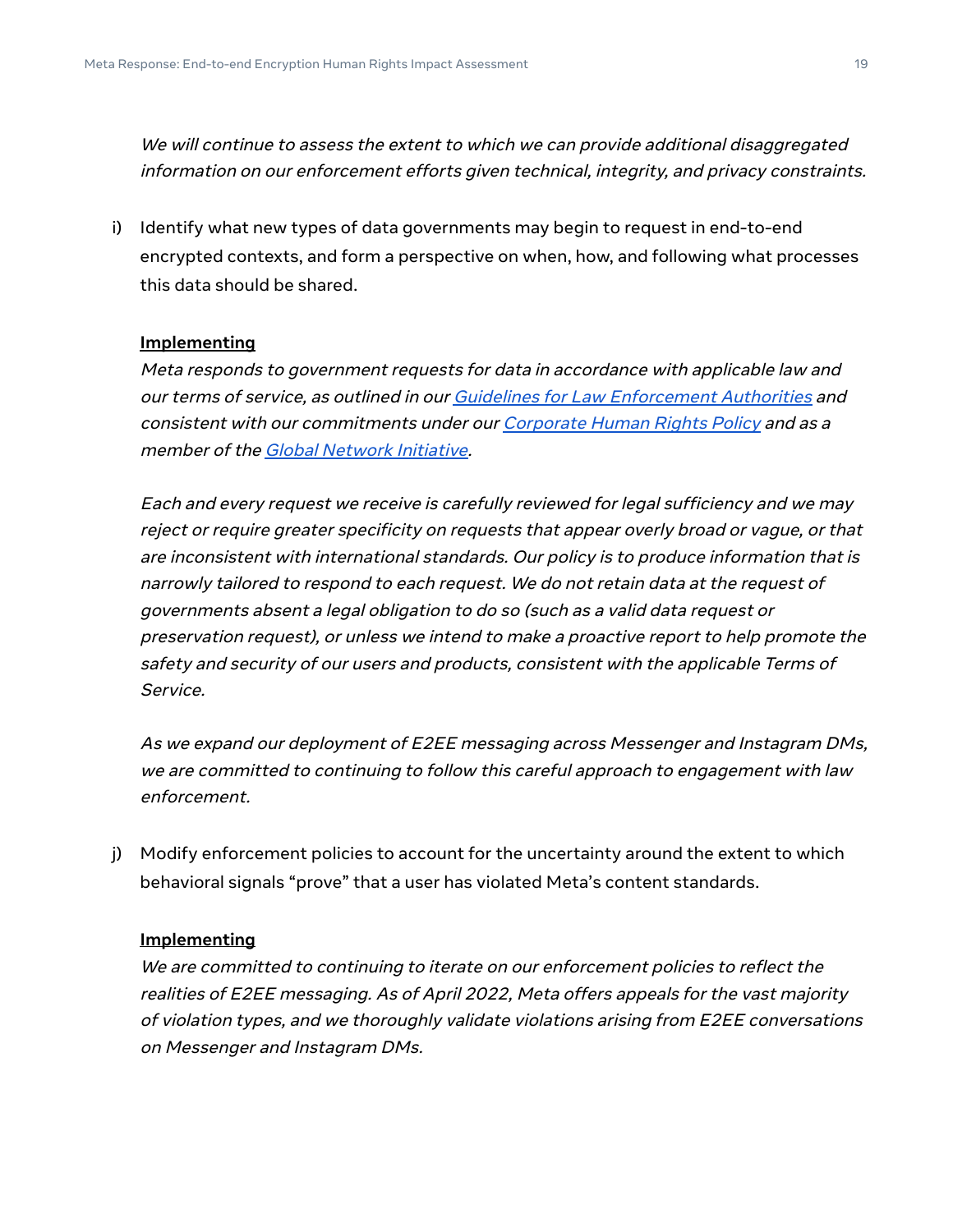To appeal <sup>a</sup> decision, people select the option to "Request Review" after we notify them that their content or account has been actioned. When <sup>a</sup> review is requested, Meta assesses the report again using <sup>a</sup> combination of human review and/or automation to determine whether or not the correct action was taken under our Community Standards. This process allows people to let us know if they think we've made <sup>a</sup> mistake, which is essential to helping us build <sup>a</sup> fair system.

We are beginning to provide appeals not just for content that we took action on, but also for content that was reported but not acted on.

k) Provide more information about how Meta's appeals process works in end-to-end encrypted platforms.

#### **Implementing**

In line with our existing transparency commitments, we are committed to providing ongoing transparency on how our content moderation processes—including appeals—work in the context of E2EE messaging on Messenger and Instagram DMs.

l) Increase the speed and capacity of reporting and appeals processes, especially for vulnerable groups.

#### **Implementing**

As we recently announced, Meta has already taken <sup>a</sup> number of steps to simplify reporting in line with this recommendation, including increasing the prominence of reporting options, reducing the number of steps in our reporting flow, and allowing users to explicitly flag the most severe violations, such as those involving children. [We've](https://messengernews.fb.com/2021/12/01/our-approach-to-safer-private-messaging/) done this with vulnerable [communities](https://messengernews.fb.com/2021/12/01/our-approach-to-safer-private-messaging/) in mind. As of this writing, we've seen close to 50% year-over-year growth in reporting, and we're taking action to keep Messenger and Instagram DMs safe.

As noted in our response to recommendation 1(b) above, our reporting flows are available in 61 languages as of April 2022, including all languages that our apps are fully translated into. We do not restrict the languages that people can use in their private messages, but continually re-evaluate which of the thousands of languages spoken and written around the world to formally support with translations and content moderation resources based on factors including prevalence, emerging risks, and technical feasibility.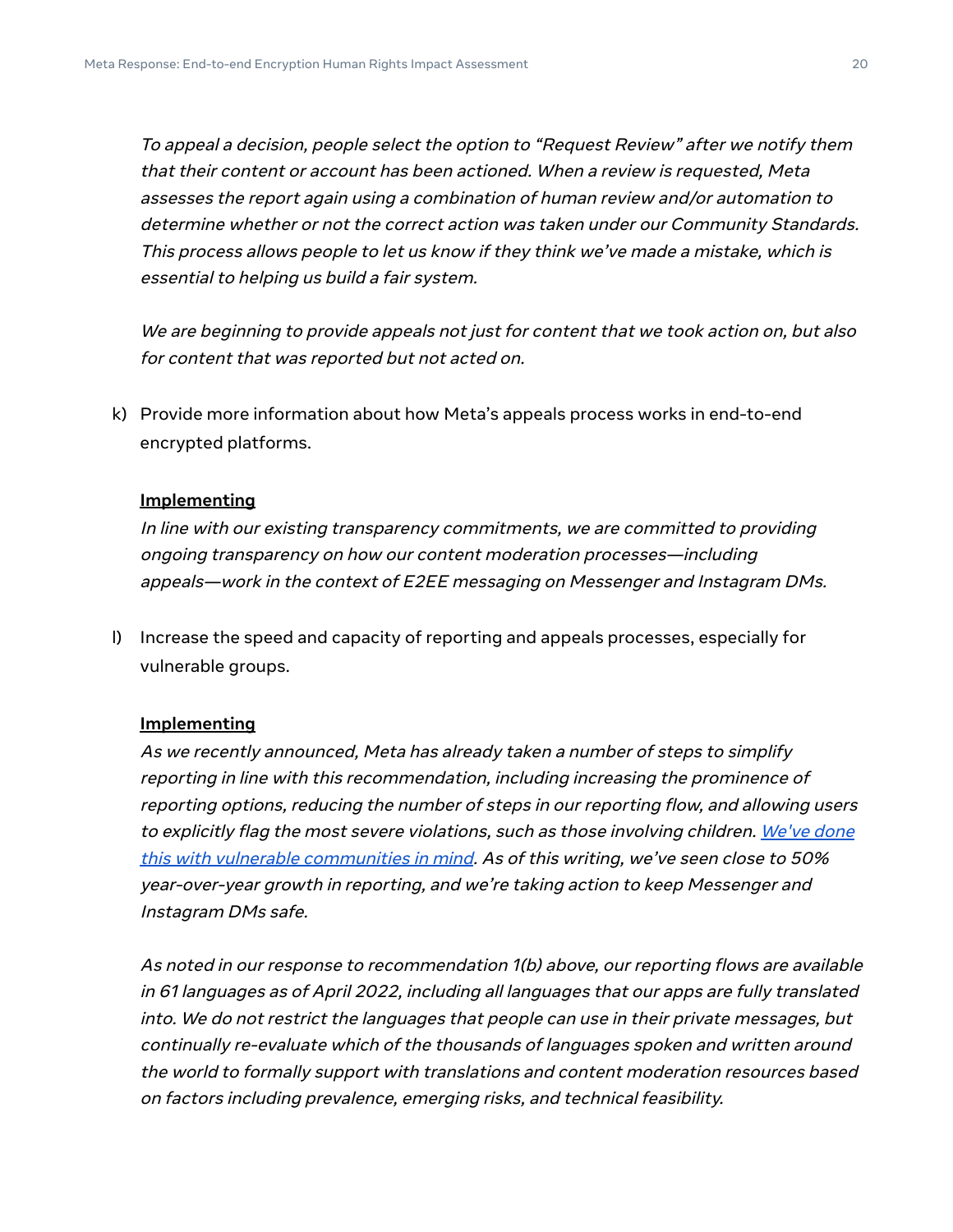m) Assess the grievance, reporting, and appeals process against the UNGPs effectiveness criteria for nonjudicial grievance mechanisms (i.e., legitimacy, accessibility, predictability, equitability, transparency, rights-compatible, source of continuous learning).

#### **Implementing**

We will perform this due diligence in line with our [Corporate](https://about.fb.com/wp-content/uploads/2021/03/Facebooks-Corporate-Human-Rights-Policy.pdf) Human Rights Policy. Prioritization and timing will depend on the results of an ongoing Salient Risk Assessment. We will disclose further details on insights and actions in an upcoming Meta annual human rights report.

n) Integrate human rights due diligence into privacy reviews and data protection assessment procedures.

#### **Assessing feasibility**

Our Corporate Human Rights Policy outlines <sup>a</sup> strong commitment to human rights due diligence across our operations, in line with the UNGPs. This includes human rights due diligence related to privacy rights.

We will assess whether it may be appropriate to combine privacy-related human rights due diligence with our at-scale and highly detailed privacy and data protection assessment procedures.

#### <span id="page-20-0"></span>**4. Public Policy**

a) Proactively advocate in favor of end-to-end encryption and against government hacking, and resist attempts by governments to prevent, ban, undermine, or interfere with end-to-end encryption, both alone and in coordination with others.

#### **Implementing**

Meta believes strongly in the importance of E2EE to protect the human rights of the people who use our messaging products. We will continue to work to publicly advocate in favor of E2EE and defend against attempts by governments to prevent, ban, undermine, or interfere with E2EE.

We will also continue to publicly advocate against the irresponsible use of commercial spyware, for example in our detailed 2021 [report](https://about.fb.com/news/2021/12/taking-action-against-surveillance-for-hire/) on the surveillance for hire industry, and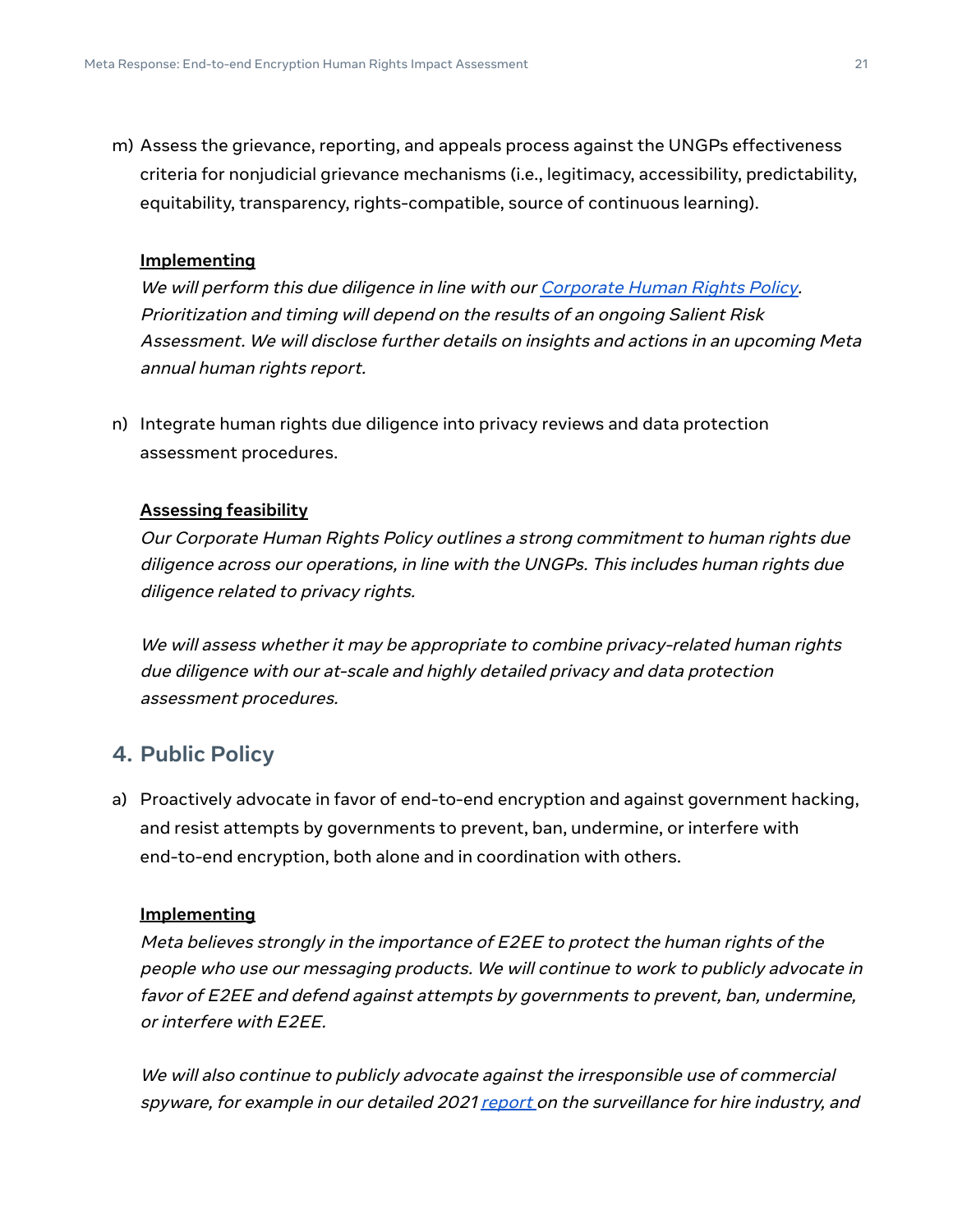have taken action against spyware companies that have attempted to abuse our services and harm our users. We are deeply grateful for the efforts that civil-society organizations, advocates, and experts play in defending E2EE around the world.

b) Engage policymakers about conflicting regulatory requirements that unnecessarily pit privacy rights against protecting users from broader harm, such as the European Privacy Directive.

#### **Implementing**

In line with our response to recommendation 4(a), immediately above, we are committed to engaging with policymakers to advocate in support of E2EE messaging and against regulatory efforts to prevent, ban, undermine, or interfere with E2EE.

c) Participate actively, constructively, and collaboratively in dialogue with civil society organizations, academics, the technical community, governments, and other relevant stakeholders about methods to address the adverse human rights impacts arising from the deployment of end-to-end encryption.

#### **Implementing**

We are deeply grateful for the efforts civil society organizations, advocates, and experts play in advocating for and defending E2EE around the world. We are [engaged](https://about.fb.com/news/2021/04/messenger-policy-workshop-future-of-private-messaging/) in ongoing [dialogue](https://about.fb.com/news/2021/04/messenger-policy-workshop-future-of-private-messaging/) with civil society, academics, the technical community, governments, and other stakeholders as we define our approach to E2EE messaging in Messenger and Instagram DMs, and will continue this engagement,

d) Organize internal workshops and invite experts and academics who work on contentmoderation techniques in an end-to-end encrypted environment to discuss the pros, cons, and feasibility of various mitigation techniques for specific issues.

#### **Implementing**

Please see our response to recommendation 4(c), immediately above. Meta will continue to engage with stakeholders and organize workshops and other events to discuss the important human rights impacts and integrity challenges associated with private messaging.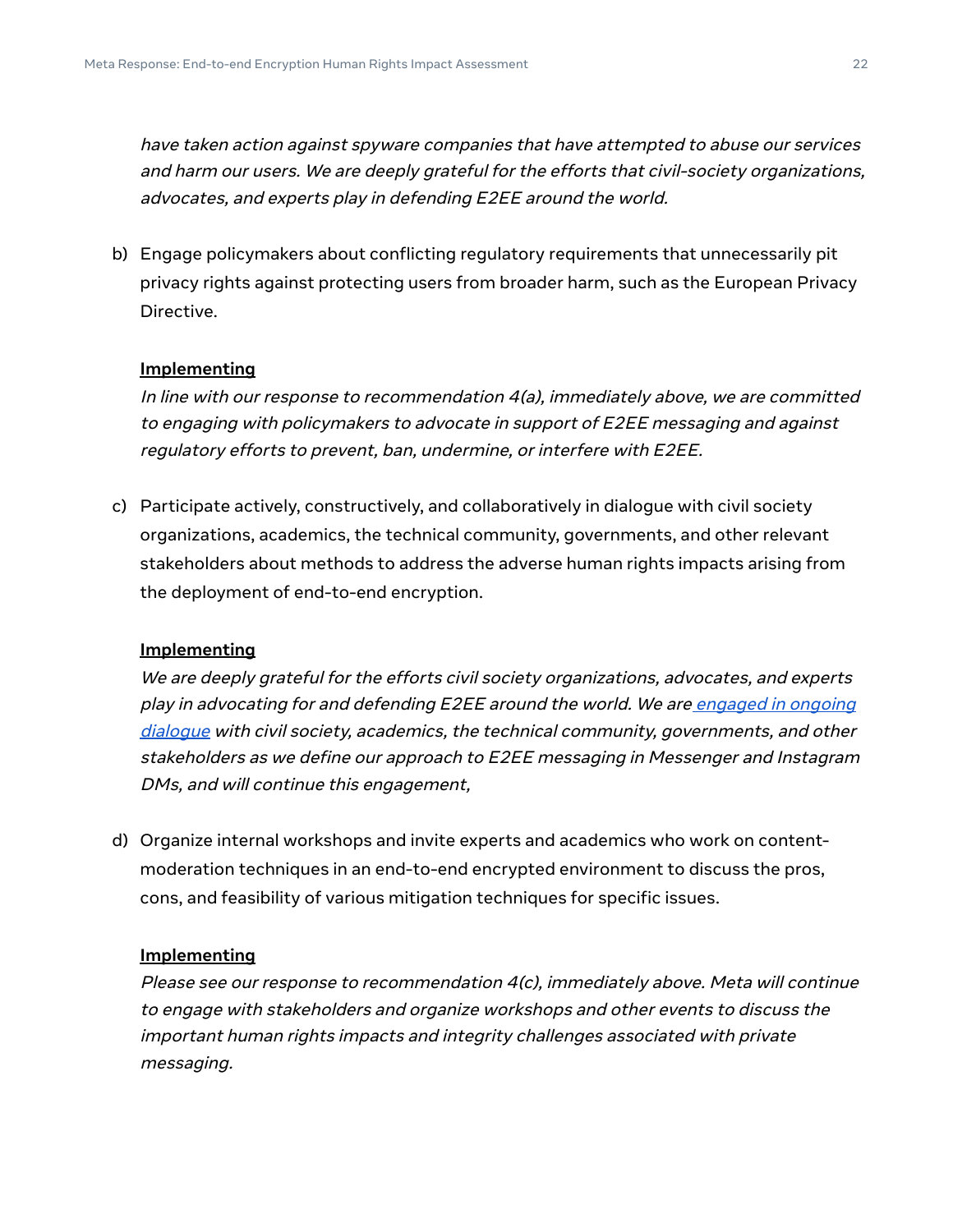However, as noted in our response to recommendation 2(d) above, we will not support or pursue measures that weaken or undermine E2EE, such as client-side scanning or message tracing, as we believe them to be fundamentally incompatible with an E2EE messaging service. 1

e) Continue to explore ways to provide data and other information for researchers focused on end- to-end encrypted messaging.

#### **Implementing**

We will continue to explore possible approaches to sharing data on E2EE messaging with researchers, consistent with our privacy commitments and applicable law. We will provide further updates on our progress in future human rights reporting.

f) Continue funding researchers who are capable of carrying out in-depth ethnographic research—especially in Global South countries—to understand user behavior and tactics of malicious users and vulnerable users on messaging services.

#### **Implementing**

Meta will continue to pursue in-depth user and other research, including in Global South countries, to understand use and abuse of our messaging services. We will do so through both internal research and support for external researchers, as part of our broader company-wide [research](https://research.facebook.com/) efforts on integrity issues.

g) Continue funding and collaborating with civil society organizations to develop partnerships, tools, and resources that are particularly aimed at protecting users—especially vulnerable groups—from the potential adverse human rights impacts of end-to-end encrypted messaging.

 $^1$ The full text of this recommendation cites suspicious link detection by WhatsApp as a form of "on-device scanning." This reflects an incorrect understanding of this tool. WhatsApp does not detect malicious links by matching them against a given database, but instead uses a reqular [expression](https://en.wikipedia.org/wiki/Regular_expression) tool to check the format of a link for unexpected URL characters (often associated with suspicious links/phishing attacks). This tool is hardcoded into the client app, and, if it detects suspicious characters in the URL, WhatsApp will neither suppress the link, nor report it out to a third party, nor have access to the message content in which the link appears.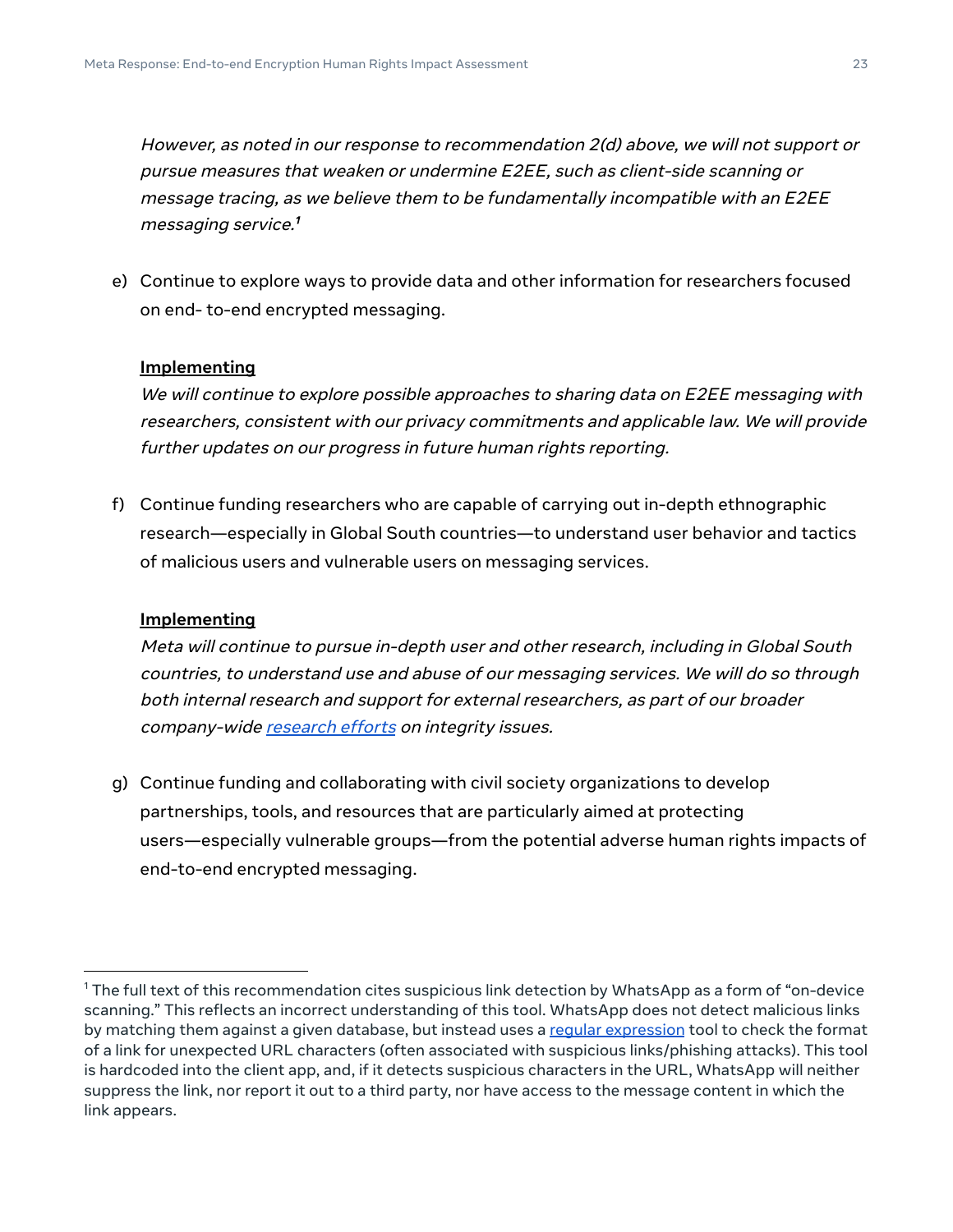As outlined in our response to recommendation 4(c) and 4(d) above, and in line with our [Corporate](https://about.fb.com/wp-content/uploads/2021/03/Facebooks-Corporate-Human-Rights-Policy.pdf) Human Rights Policy and approach to stakeholder [engagement](https://transparency.fb.com/en-gb/policies/improving/principles-guide-our-stakeholder-engagement/), we are committed to continuing engagement with civil society organizations around the impacts of private messaging.

h) Devote resources toward more accurately quantifying the scope of child sexual abuse material online and the corresponding harm to victims.

#### **Implementing**

We are fundamentally dedicated to supporting <sup>a</sup> better understanding of how and why people share child exploitative content, the harm it causes victims, and how to help prevent such criminal and destructive behavior.

Since [2018](https://transparency.fb.com/policies/community-standards/child-sexual-exploitation-abuse-nudity/?source=https%3A%2F%2Fwww.facebook.com%2Fcommunitystandards%2Fchild_nudity_sexual_exploitation), we have been reporting on the amount of child nudity and exploitation content we remove. Additionally, in an effort to better understand the problem and build new interventions, in 2020, we studied our own cybertip reports to NCMEC. We the[n](https://research.facebook.com/blog/2021/02/understanding-the-intentions-of-child-sexual-abuse-material-csam-sharers/) [published](https://research.facebook.com/blog/2021/02/understanding-the-intentions-of-child-sexual-abuse-material-csam-sharers/) our findings as they provided strong insights on potential [preventive](https://about.fb.com/news/2021/02/preventing-child-exploitation-on-our-apps/) [interventions](https://about.fb.com/news/2021/02/preventing-child-exploitation-on-our-apps/) not only on our platform but online more broadly and offline.

Finally, we helped drive the launch of the [Technology](https://about.fb.com/news/2020/06/fighting-child-exploitation-online/) Coalition's Project Protect, a large-scale, multi-pronged cross-industry effort with one multi-million dollar workstream dedicated solely to funding research to build crucial technological tools needed to more effectively prevent and work to eradicate child sexual exploitation online.

We will continue to dedicate resources to this very important work as we expand E2EE to Messenger and Instagram DMs.

i) Partner with children's rights organizations and educator groups to develop new childrenspecific training modules and tools tailored for the context of end-to-end encrypted messaging.

#### **Implementing**

We are currently in the process of redesigning our existing online [Safety](https://www.facebook.com/safety) Center by working with online safety experts to help define and build resources that address end-to-end messaging.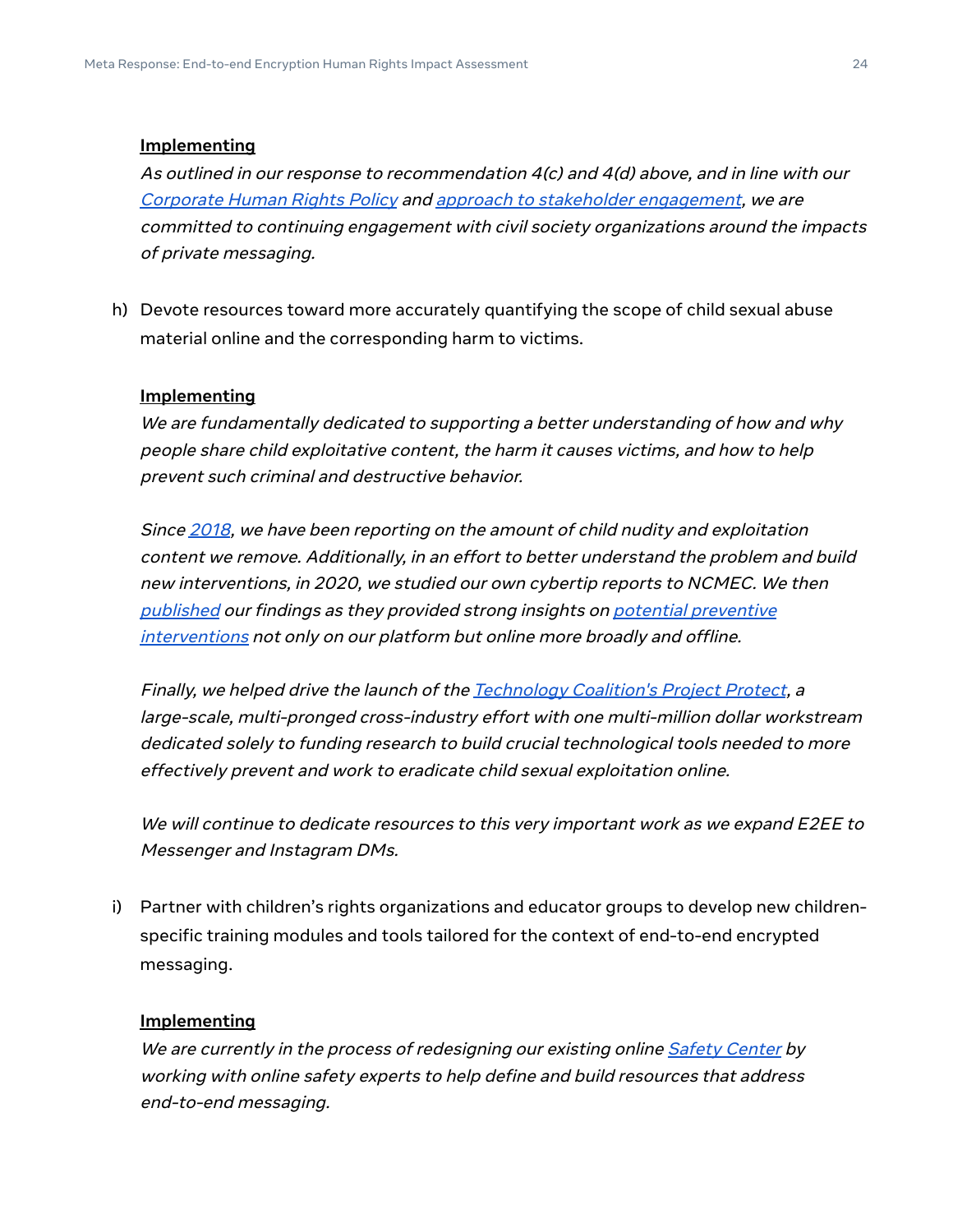We are also working with children's online safety organizations experts as well as educators to develop end-to-end messaging youth resources for Get Digital, our research-informed digital literacy and wellbeing program.

We're also continuing work to build tools for parents and guardians to help them get more involved in their teen's experiences on Instagram, working with international experts on bullying prevention, online safety, and digital literacy to develop resources for both guardians and teens. The first result of this work is our [recently](https://about.fb.com/news/2022/03/parental-supervision-tools-instagram-vr/) launched Family Center on [Instagram](https://about.fb.com/news/2022/03/parental-supervision-tools-instagram-vr/).

In line with BSR's recommendation, we will continue to explore further opportunities for collaboration on child safety in consultation with our global network of experts and advisors.

j) Create issue-specific working groups within Meta's Safety Advisory Board and among its "trusted partners."

#### **Implementing in part**

Across our global network of safety advisors, which includes the members of our Safety Advisory Board, we have stood up numerous ongoing issue-specific working groups, including ones for youth-related issues, women's safety, suicide and self injury, eating disorders and human exploitation and trafficking. We also more informally work with issue-specific experts like those who have expertise in digital forensics, victim support, child development and more.

In consultation with the members of our Safety Advisor Board and our global network of trusted partners, we will continue to explore the opportunities for setting up additional issue-specific working groups focused on the impacts of E2EE private messaging.

k) Develop innovative methods to categorize reports and summarize their associated metadata for the National Center for Missing and Exploited Children (NCMEC).

#### **Assessing feasibility**

We have <sup>a</sup> deep and ongoing relationship with the National Center for Missing and Exploited Children; and work closely with them on innovating and improving their systems.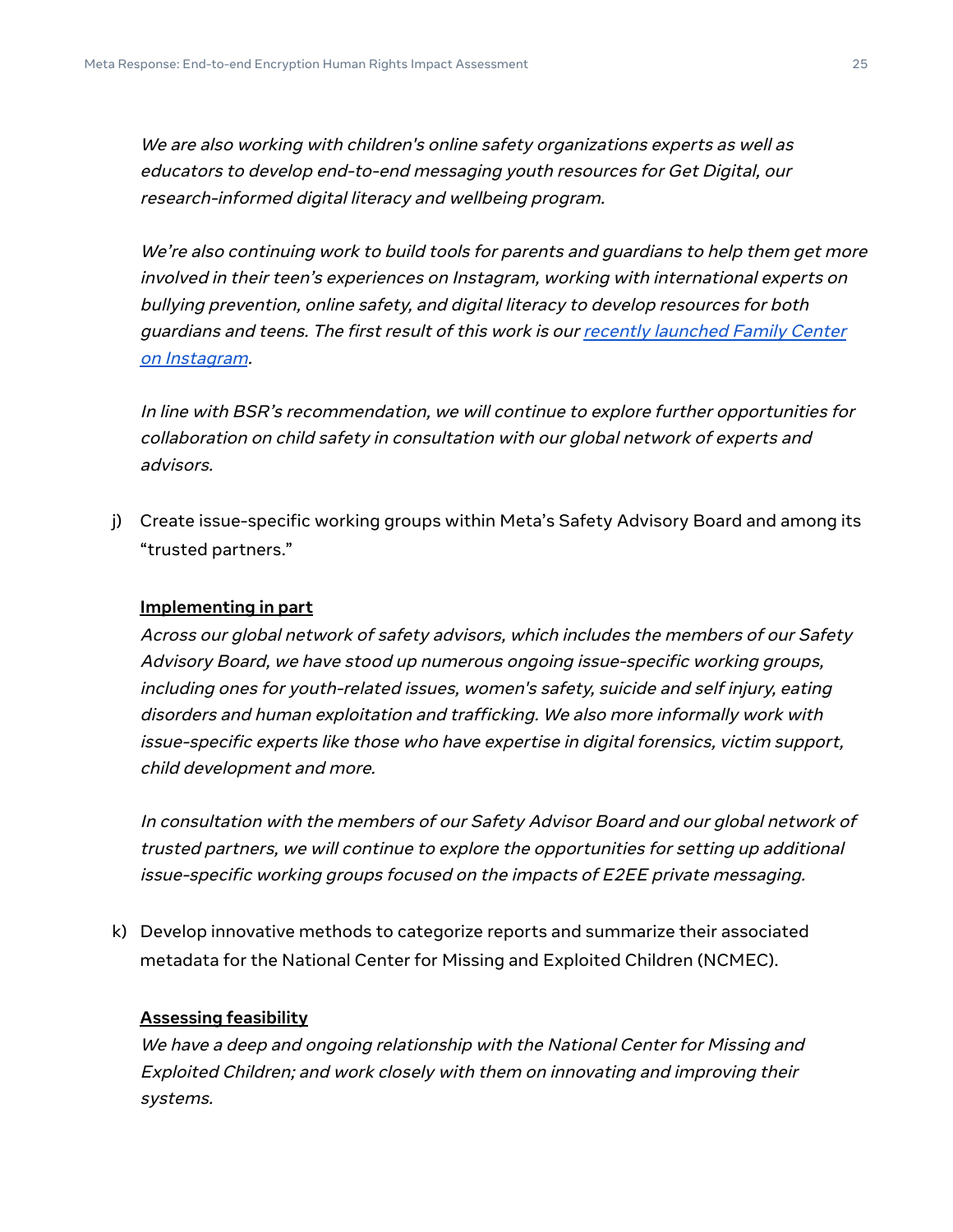Our most recent work has included <sup>a</sup> multi-million dollar investment in the revamping of the case management system they use to categorize, track, prioritize and act on reports sent by industry—all with an eye to enabling them to more quickly prioritize the most serious and actionable reports.

We are always looking for ways to improve the information we provide in our reports and how we categorize them to assist NCMEC in its efforts to safeguard and support victims and prevent further harms from occurring.

We will work with NCMEC to explore ways we might pursue this specific recommendation as part of our ongoing collaboration, and provide updates in our future human rights reporting.

l) Continue to actively work with anti-trafficking organizations that have built relationships with survivor communities.

#### **Implementing**

We agree on the importance of work with trafficking organizations who have built relationships with survivor communities. Meta has been working with organizations like [Polaris,](https://polarisproject.org/) Stop the [Traffik](https://www.stopthetraffik.org/), and [A21](https://www.a21.org/) to inform our policies, tools, and support resources. For example, we have worked with trafficking organizations and experts to develop prevention campaigns and in-product interventions when people search for trafficking and prostitution related terms.

We will continue to expand these interventions to more locations and we will continue to prioritize this important work.

m) Proactively collaborate with, train, and inform law enforcement about how to achieve their objectives in an end-to-end encrypted world in a rights-respecting way, such as by detecting and prosecuting crimes using alternative sources of digital evidence. This collaboration should be done on a case-by-case basis, based on the rule of law context of the jurisdiction involved, and have limited objectives to prevent misuse of new capabilities or related adverse human rights impacts.

#### **Implementing**

Our dedicated Law [Enforcement](https://www.facebook.com/safety/groups/law) Outreach Team routinely engages with law enforcement